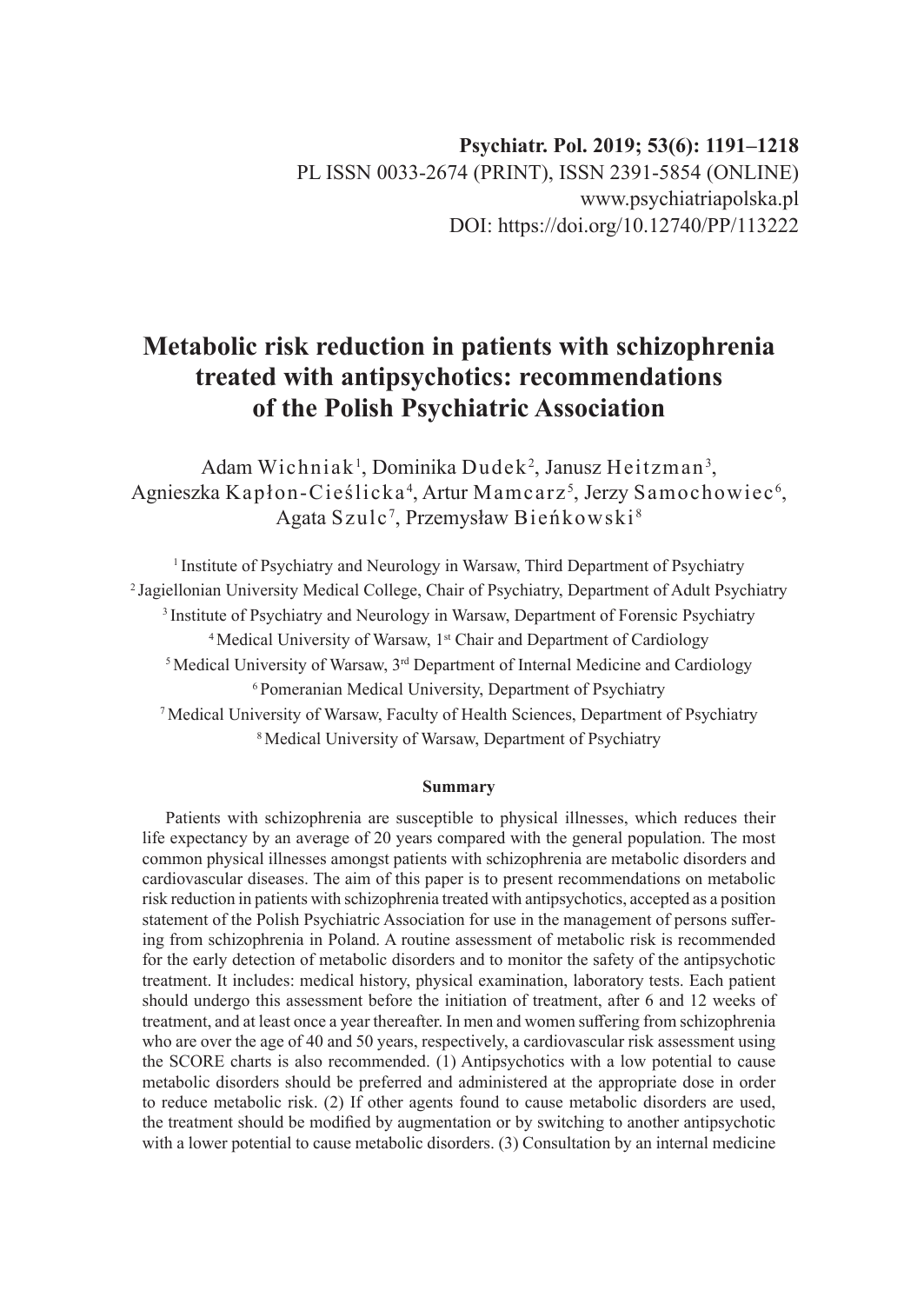specialist and medical treatment should be recommended. (4) Patients should be assisted in developing healthy eating habits, encouraged to pursue regular physical activity and (5) to quit smoking, drinking alcohol and using psychoactive substances.

**Key words**: schizophrenia, metabolic disorders, risk factors, antipsychotics, management, recommendations

## **Introduction**

Patients with schizophrenia require chronic treatment over multiple years and over their lifetimes they tend to develop other health problems in addition to their underlying mental illness, which in some cases can be quite serious. Patients diagnosed with schizophrenia are particularly susceptible to physical illness. Several analyses have shown that 35–70% of patients with schizophrenia also suffer from a serious physical illness [1]. According to the Patient Outcomes Research Team (PORT) study of 719 persons, 36% of the subjects could be diagnosed with more than one physical illness, and in 48%, a physical illness was currently present and active [2]. Life expectancy in patients with schizophrenia is 20 years shorter than that in the general population [3], which is largely due to physical illness. The profile of health problems amongst patients has changed over the past several decades. While tuberculosis and gastrointestinal tract infections prevailed in the past, cardiovascular disease, diabetes mellitus, obesity, and metabolic syndrome have emerged in the 1990s as the predominant problems [4]. Metabolic syndrome and its components – visceral obesity, hypertension, diabetes mellitus, and dyslipidemia – are of particular importance amongst patients with schizophrenia [5, 6]. This is directly related to the increased risk of cardiovascular death compared to the general population [7]. It is worth noting that obesity and metabolic syndrome in psychiatric patients are not only associated with a higher risk of physical illness but also impact the quality of life, cognitive functions, compliance with pharmacological treatment, and additionally stigmatize the patients, lower their self-esteem, contribute to social withdrawal, and interfere with finding employment and building a satisfactory relationship with a partner. Therefore, obesity and metabolic syndrome exacerbate the serious psychological and social problems already carried by the diagnosis of schizophrenia. Right from the very start of the antipsychotic treatment, consideration should be given not only to its effectiveness but also to its tolerability and the possible physical complications, particularly obesity and metabolic syndrome, and strategies to prevent and minimize these complications should also be implemented right from the very beginning of treatment. The aim of the paper is to present recommendations on metabolic risk reduction in patients with schizophrenia who are treated with antipsychotics.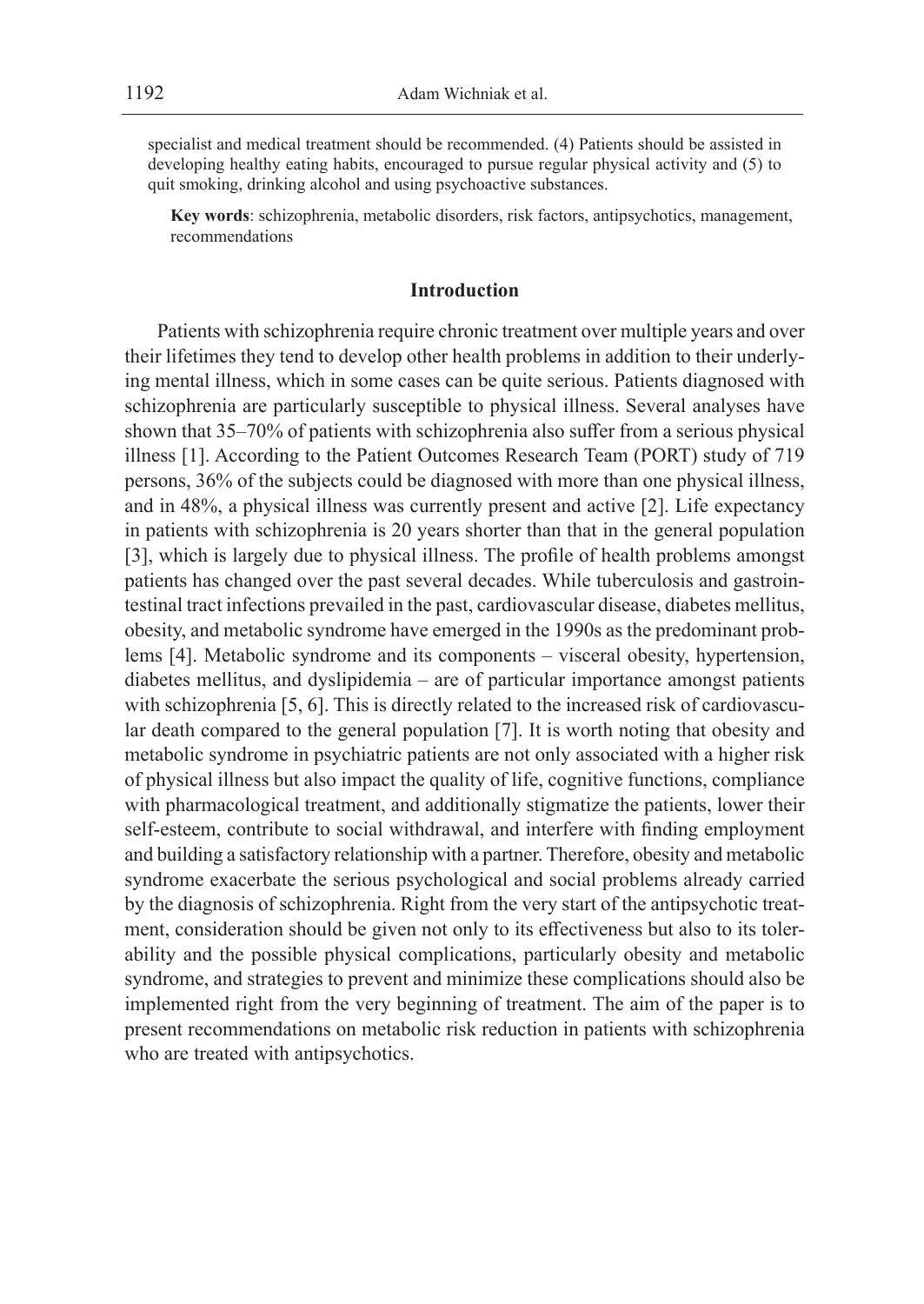#### **Methods**

The recommendations have been based on the presentations prepared and given by a panel of experts during a work meeting which took place in June 2019. The expert panel consisted of psychiatrists experienced in the treatment of schizophrenia (DD, JH, JS, AS, AW), a physician, psychopharmacologist (PB) involved in basic research and clinical studies of antipsychotics, and internal medicine specialists (AKC, AM) experienced in the treatment of metabolic disorders and cardiovascular disease. The resulting presentations provided the current recommendations of scientific societies and literature reviews on the following topics:

- the causes of increased risk of metabolic disorders in patients with schizophrenia, broken down into non-pharmacological and disease-specific factors, and factors related to pharmacological treatment;
- diagnostic recommendations aimed to enable the early detection of metabolic disorders in patients with schizophrenia and to monitor metabolic parameters during antipsychotic treatment;
- treatment recommendations aimed to reduce the risk of metabolic disorders and counteract them in patients with schizophrenia, including pharmacological, non-pharmacological and general medical interventions.

Each of the presentations was discussed and critically evaluated and based on that each of the authors prepared their respective part of the recommendations in writing. After the recommendations had been discussed amongst the experts and accepted, they were submitted in the form of a manuscript to the Board of the Polish Psychiatric Association and, after taking into account the Board's comments, they were adopted as a position statement of the Association with the recommendation that these be used in the management of persons suffering from schizophrenia in Poland.

## **Non-pharmacological and disease-specific factors that increase the risk of metabolic disorders in patients with schizophrenia**

The increased risk of morbidity in patients with schizophrenia, especially in terms of metabolic syndrome and cardiovascular disease, has very complex determinants. It is not only affected by factors specific to the mental illness and its treatment, the patient's lifestyle and behavior, and sociocultural settings, but also by the problems faced by the healthcare system [8, 9].

Metabolic disorders have been found to occur in antipsychotic-naive patients with schizophrenia. These patients also tended to display insulin resistance, which can lead to dyslipidemia and weight gain [10]. Ryan et al. [11] showed that patients with firstepisode psychosis, before they started the antipsychotic treatment, had three times as much visceral fat as healthy volunteers matched for BMI (body mass index). It was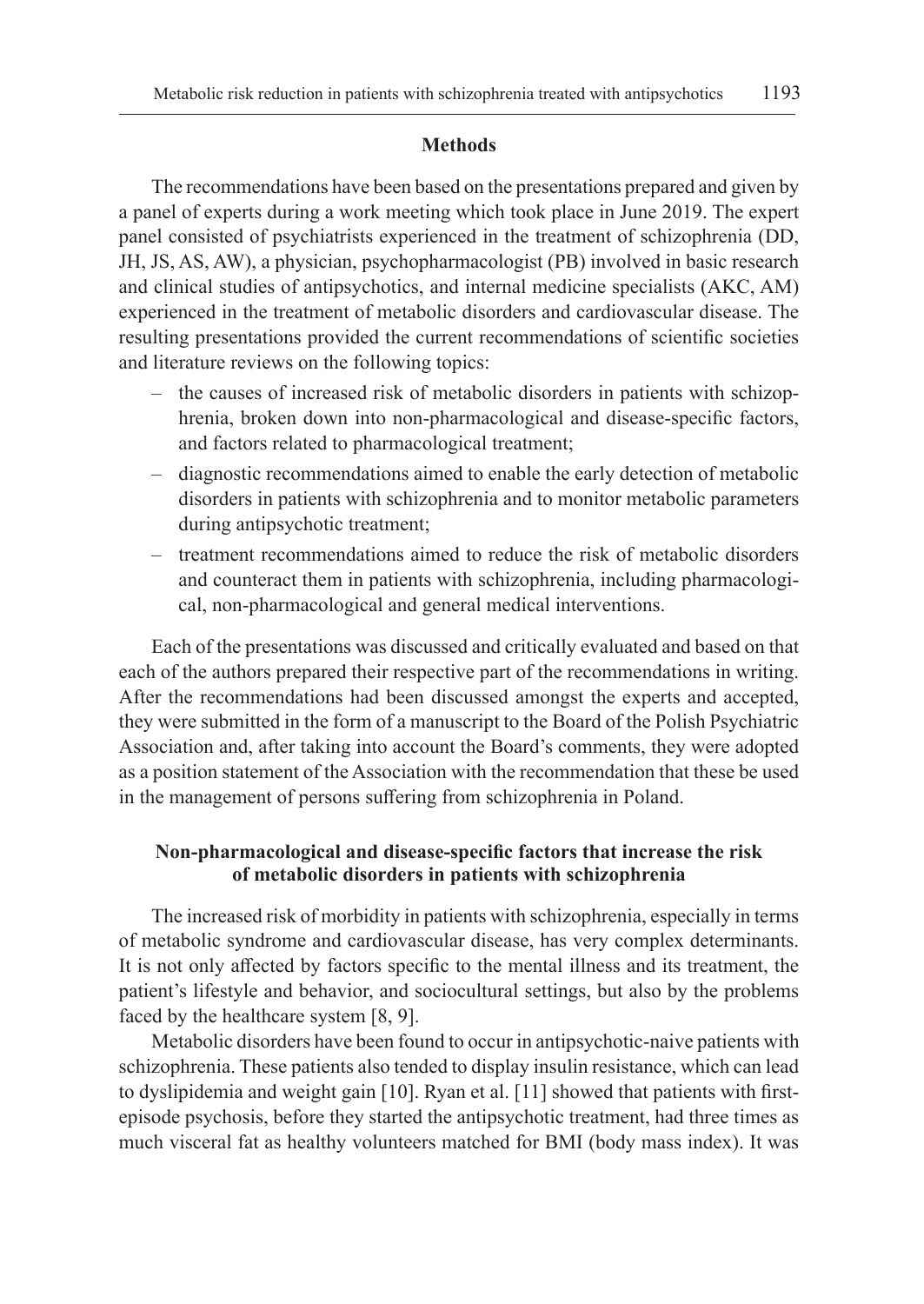also found that normal-weight patients with schizophrenia had more visceral fat than BMI-matched healthy volunteers, with both groups exhibiting similar quantities of subcutaneous fat [12].

The increased insulin levels and/or insulin resistance observed in treatment-naive patients with schizophrenia may be related to the specific etiology and pathogenesis of their psychosis, through direct effect on the brain or indirectly via the hypothalamicpituitary-adrenal axis [13, 14]. Patients with the first episode of schizophrenia have elevated markers of inflammation (C-reactive protein, interleukin-6, interleukin-1 receptor antagonist, TNF), which are also present in metabolic syndrome, type 2 diabetes mellitus, and atherosclerosis [15].

The increased risk of metabolic syndrome does not only apply to patients with schizophrenia but also to their first-degree relatives [16], which points to the contributory role of genetic determinants. Studies have also demonstrated pleiotropy between schizophrenia and dyslipidemia [17] and a genetic association of schizophrenia with autoimmune disorders, cardiovascular disease and type 2 diabetes mellitus [15].

When examining the increased metabolic risk consideration should be given to the neurodevelopmental hypothesis of schizophrenia, according to which certain adverse prenatal factors are involved in the etiology and pathogenesis of the illness, e.g., infection, malnutrition, growth limitation, hypoxia, dysregulation of the maternal hypothalamic-pituitary-adrenal axis, increased levels of glucocorticoids, and the triggering of inflammatory response. These factors also play an important role in the development of physical illnesses later in life and can therefore be considered as shared risk factors, already present in the fetal period. Intrauterine malnutrition, for instance, can permanently alter the metabolism, while affecting at the same time the development of the central nervous system [15].

The above data on the potential biological associations between schizophrenia and physical illness do not exhaust the subject of disease-specific risk factors of metabolic syndrome. The patient's physical health is equally affected by the severity of psychosis as it is by its positive symptoms (e.g., distrustful attitude towards doctors, delayed diagnosis due to the bizarre and delusional account of the symptoms of physical illness), negative symptoms (e.g., avolition, lack of motivation, withdrawal, overlap of nonspecific symptoms of the physical illness with psychopathological symptoms), cognitive deficits (impulsivity, emotional dysregulation) [8].

The course and severity of schizophrenia are directly related to the patient's lifestyle and behaviors. Compared to the general population, patients with schizophrenia are less physically active, spend more time in bed [18, 19], live a more sedentary lifestyle, consume more foods but of poorer quality, and smoke considerable amounts of cigarettes [9]. The economic situation of the patients is often difficult and their possibilities to receive support from friends and relatives are limited. An increasing problem is the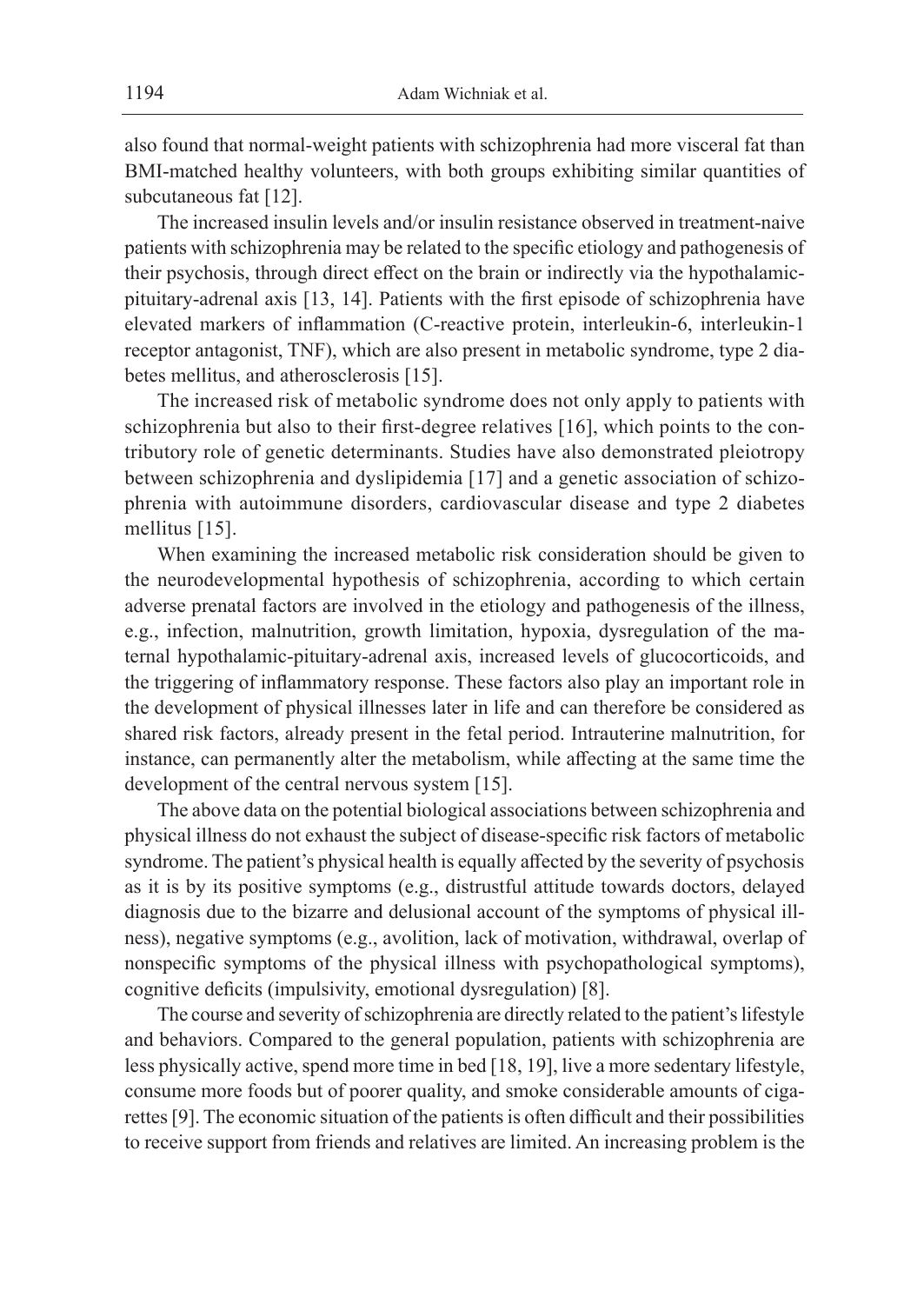so-called dual diagnosis, which refers to the coexistence of disorders associated with harmful use of substances.

Prevention and treatment always take place in the interaction between the patient and the healthcare system. It turns out that despite the increased somatic risk, patients with schizophrenia have poorer access to diagnostic evaluation and therapeutic interventions than patients in the general population [20, 21]. In many cases, physical illnesses remain undiagnosed and untreated. For example, analysis of data from the CATIE study showed that the rates of non-treatment were 30.2% for diabetes mellitus, 62.4% for hypertension, and 88.9% for dyslipidemia [22]. Despite regular contacts with mental health professionals, patients – compared to the general population – undergo fewer prophylactic and follow-up tests, less frequently receive adequate and timely treatment for cardiovascular disease, e.g., revascularization procedures as part of interventional cardiology, bypass surgeries, treatment with beta-blockers or statins) [23, 24].

Factors negatively affecting physical health also include those directly related to the organization of healthcare. Mental health facilities can be far away from hospitals or general clinics, which implies a limited access to psychiatric consultations. Insufficient communication between psychiatrists and general practitioners or other specialists is a big problem. It is sometimes the case that a psychiatrist does not have full access to the patient's medical record and that a patient (and his relatives), when seeing a non-psychiatrist doctor, do not mention the patient's mental illness. This is due to the fear of stigmatization and the negative beliefs and attitudes, still widespread in our society, towards persons with schizophrenia. Despite the considerable progress in postgraduate education, non-psychiatrist physicians are still insufficiently prepared for providing comprehensive medical care to patients with mental disorders, while psychiatrists lack competence in modern non-psychiatric medicine. Finally, limited expenditure on psychiatric care leads to limited ordering of diagnostic tests pertaining to physical health and ancillary studies. The non-pharmacological factors that increase the risk of metabolic syndrome in patients with schizophrenia are listed in Table 1.

#### Table 1. **Non-pharmacological risk factors of metabolic syndrome in patients with schizophrenia**

| Related to the course of schizophrenia                                           |  |  |  |  |
|----------------------------------------------------------------------------------|--|--|--|--|
| Severity of symptoms                                                             |  |  |  |  |
| Diagnostic delay                                                                 |  |  |  |  |
| Overlap of mental illness symptoms and non-specific symptoms of physical illness |  |  |  |  |
| Poor compliance                                                                  |  |  |  |  |
| Shared biological, genetic, developmental, inflammatory, endocrine mechanisms    |  |  |  |  |

*table continued on the next page*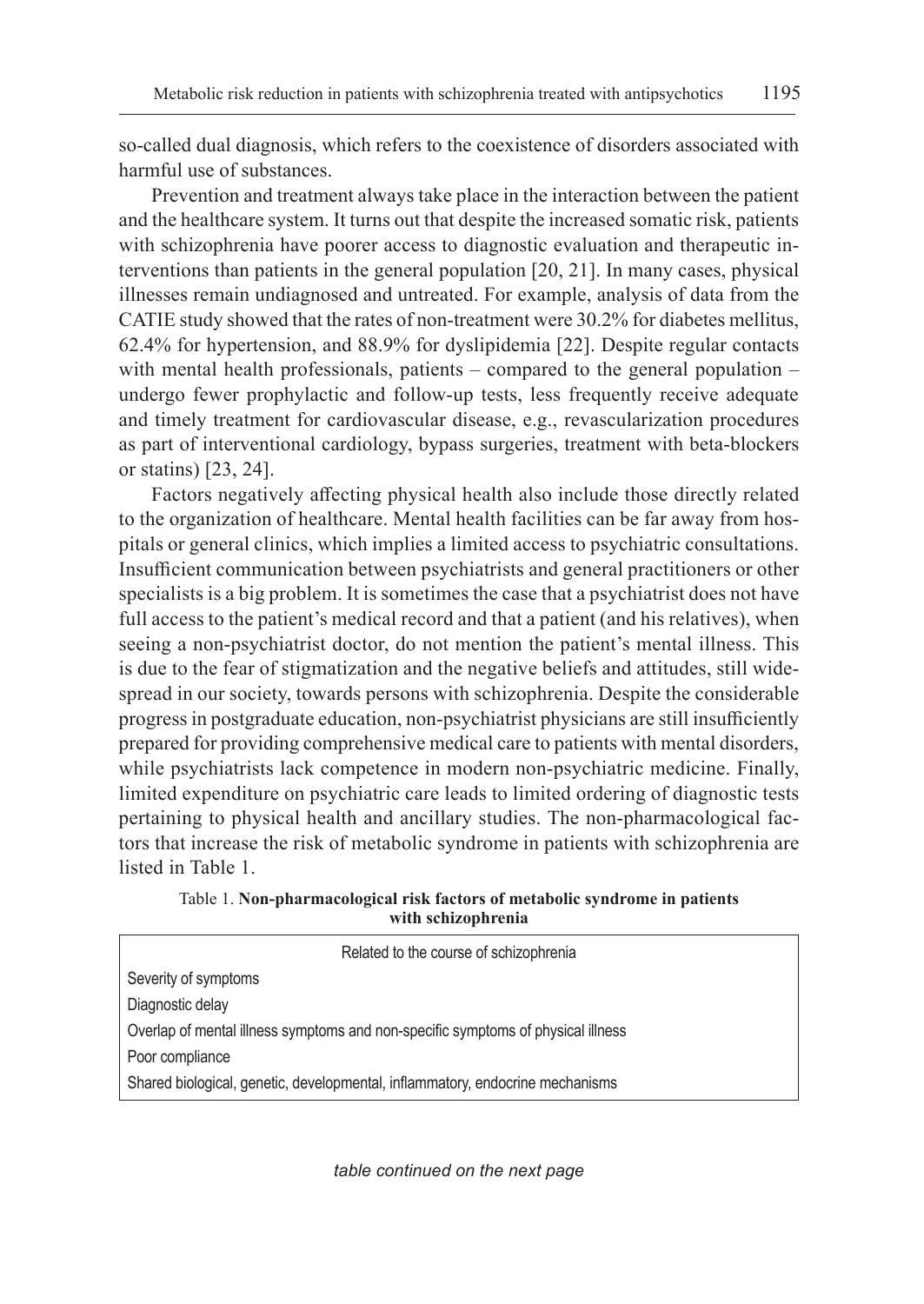| Related to lifestyle                                                                   |  |  |  |  |
|----------------------------------------------------------------------------------------|--|--|--|--|
| Smoking                                                                                |  |  |  |  |
| <b>Stimulants</b>                                                                      |  |  |  |  |
| Low physical activity                                                                  |  |  |  |  |
| Poor diet                                                                              |  |  |  |  |
| Lack of care about follow-up tests                                                     |  |  |  |  |
| Related to socioeconomic and cultural circumstances                                    |  |  |  |  |
| Poor financial situation                                                               |  |  |  |  |
| Lack of support                                                                        |  |  |  |  |
| Stigmatization and discrimination                                                      |  |  |  |  |
| Related to healthcare system                                                           |  |  |  |  |
| Low expenditure on psychiatry                                                          |  |  |  |  |
| Distance to mental health facilities                                                   |  |  |  |  |
| Poor communication between physicians and lack of coordination of treatment activities |  |  |  |  |
| Insufficient postgraduate education                                                    |  |  |  |  |

# **Factors related to pharmacological treatment that increase the risk of metabolic disorders in patients with schizophrenia**

The purpose of this subchapter is to discuss the pharmacological mechanisms inherent to the action of second-generation neuroleptics which, in clinical practice, can translate into increased appetite (and/or decreased satiety), weight gain, deterioration of glucose tolerance, and unfavorable changes in the lipid profile, or – in a broader sense – into increased cardiometabolic risk. Many statements in this subchapter also apply to first-generation neuroleptics [25, 26].

The use of the term 'neuroleptics' is fully intended. In clinical practice, this term is often used interchangeably with the term 'antipsychotics'. However, we would like to point out that neuroleptics are also used for the treatment of non-psychotic conditions. The psychotropic profile of a neuroleptic agent may, by definition, include desirable effects (psychomotor retardation, sedation, somnolence) and undesirable effects (loss of interest, dysphoria, anhedonia), which may indirectly contribute to the changes in food preferences and to metabolic disorders [25, 27].

In terms of pharmacology, second-generation antipsychotics are mainly antagonists (blockers) of receptors for central and peripheral nervous system transmitters, including selected receptors for monoamines (dopamine, serotonin, noradrenaline, histamine) and muscarinic receptors for acetylcholine. In light of the ample evidence of the central, anorexic effects of such transmitters as dopamine, histamine, serotonin or noradrenaline, opposite effects, i.e., the increasing feeling of hunger and increasing weight, should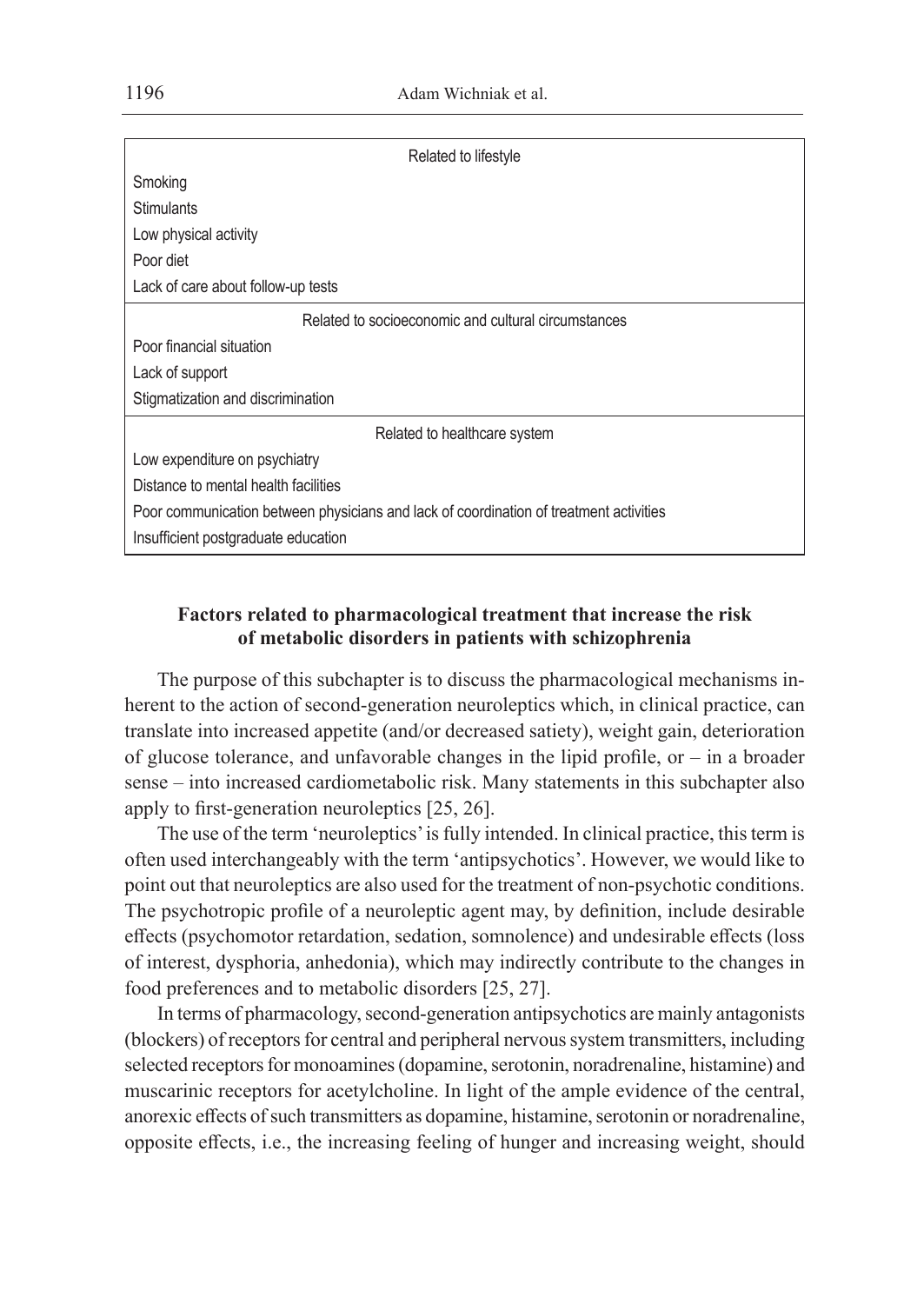be expected with blockers of the D2 dopaminergic receptors, histamine H1 receptors, 5-HT2A and 5-HT2C serotoninergic receptors or α1-adrenergic receptors. Central anticholinergic action, the blockade of the muscarinic receptors (most commonly M1 and M3) by neuroleptics, is an additional mechanism that contributes to the increased feeling of hunger, or the orexigenic effect [28]. Preclinical and clinical studies confirm that neuroleptic-mediated disinhibition of hunger and inhibition of satiety mainly occur in the hypothalamus and other limbic structures [29]. The very principal mechanism of action of neuroleptics, i.e., the blockade of dopamine D2 receptors, may lead to increased appetite and weight gain. For this reason, these problems occur, although less frequently, even with the most selective first – and second-generation agents (haloperidol and amisulpride, respectively) [25, 29].

It is worth noting that the etiological and pathogenetic associations between the mechanisms of action of second-generation neuroleptics and weight gain on the one hand and the metabolic risk on the other are not accidental. The shifting of the pharmacological profile towards the blockade of serotonin receptors that was planned many years ago and included the 5-HT2A subtype and also the 5-HT2C subtype considerably improved the safety profile of these agents in terms of the symptoms of parkinsonism. Unfortunately, the blockade of serotonin receptors disturbs the physiological anorexic effect of this monoamine in the hypothalamus, resulting in an increased preference for high-calorie foods, including sweet snacks [29, 30].

Many authors emphasize the key role for the development of metabolic complications of second-generation neuroleptic treatment played by the blockade of 5-HT2C receptors and by the pathological 'synergy' between the effects on various receptor systems (e.g., simultaneous blockade of D2 and H1 receptors or of D2 and 5-HT2C receptors). It is these mechanisms that are most likely responsible for the markedly higher risk of metabolic complications attributed to clozapine and olanzapine, two non-selective neuroleptics with a high affinity for 5-HT2C and H1 receptors [25, 29].

Many pharmacological effects typical of second-generation neuroleptics (e.g., antagonism for D2,  $\alpha$ 1, H1 receptors) may lead to weight gain in an indirect manner, i.e., unrelated to the effects on the mechanisms of hunger and satiety [25]. Neuroleptics, by definition, cause sedation and decrease psychomotor activity, which apart from its therapeutic advantage may rapidly decrease the body's energy requirement and exacerbate metabolic complications that result from the increased sensation of hunger and the peripheral hormonal changes [27].

Hyperprolactinemia is a relatively typical adverse reaction to neuroleptics with strong inhibitory effects on D2 receptors. Independently of its many other effects, prolactin is a hormone that increases the risk of obesity, which at least partially explains the weight gain observed with such second-generation neuroleptics as amisulpride or risperidone [28, 29].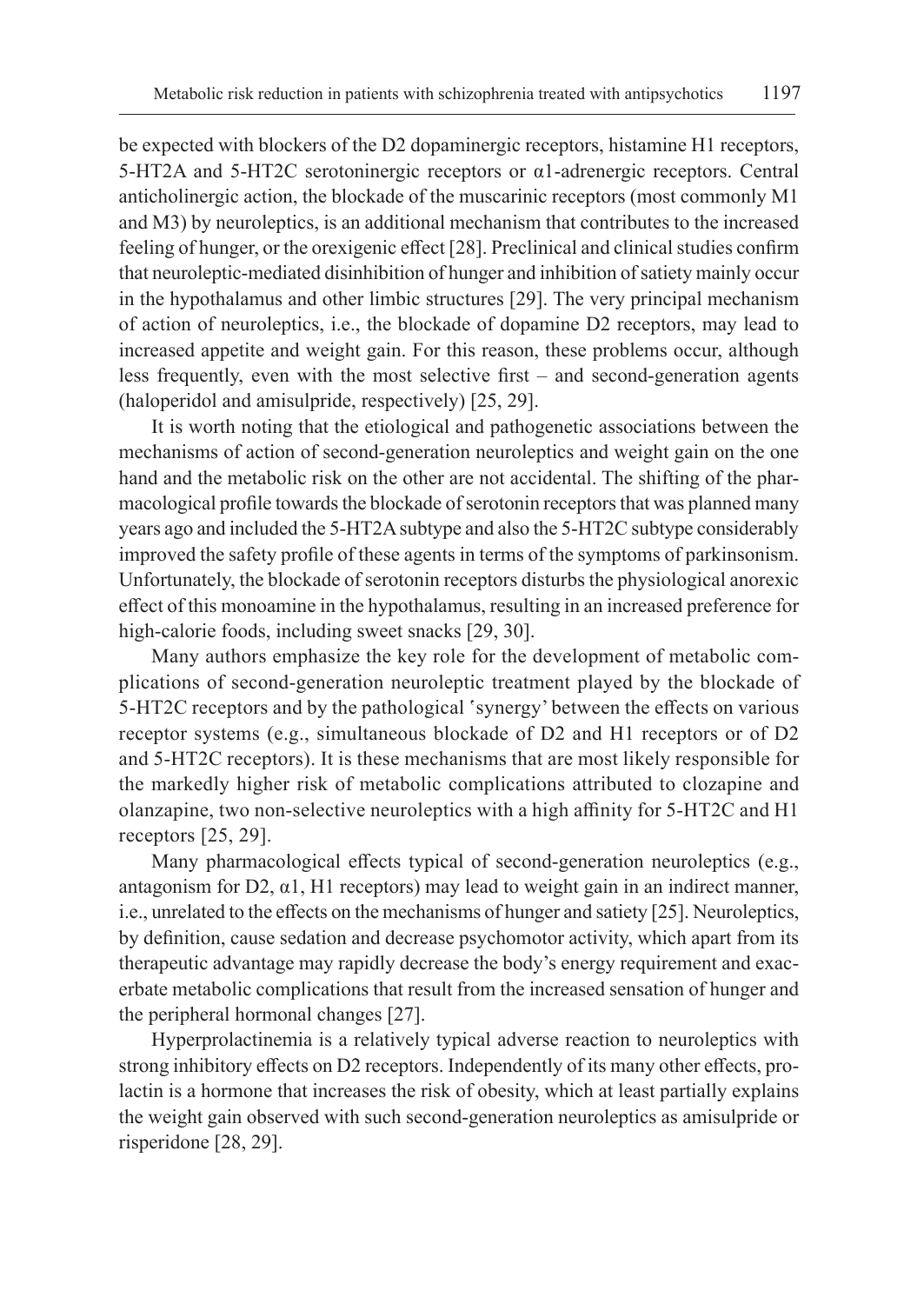A discussion of the increased metabolic risk secondary to the neuroleptic treatment should also address strictly peripheral mechanisms. Many of the receptors mentioned above play a key role in the activity of the peripheral nervous system, including the autonomic nerve endings that regulate the secretion of hormones, e.g., insulin. Clozapine and olanzapine are likely the most potent inhibitors of insulin secretion by anticholinergic action, i.e., the blockade of muscarinic M3 receptors localized on the surface of pancreatic beta cells [26, 30]. Most neuroleptics are able to decrease insulin secretion by blocking serotonin receptors, e.g., 5-HT2A receptors. Other receptor-mediated effects of these agents, including antihistamine effects, are associated with the inhibition of glucose uptake by skeletal muscles or abnormal metabolism of fats in the liver. In this manner, not only the central but also the peripheral effects of neuroleptics increase the risk of diabetes mellitus and other metabolic syndrome components [29, 30].

When conducting the antipsychotic treatment, irrespective of the generation or profile of the neuroleptic used, one should expect an increased feeling of hunger and appetite for high-calorie foods, weight gain, and cardiometabolic complications. Importantly, as no complete correlation between weight gain and an increased metabolic risk has been demonstrated, every patient treated with antipsychotics should be monitored for weight gain, evidence of dyslipidemia, hyperglycemia, and – in a broader sense – metabolic syndrome [25, 31]. From a practical standpoint, of critical importance is the knowledge of pharmacological strategies that could limit the development of metabolic complications accompanying the antipsychotic treatment [31]. In the clinical setting, at least two such strategies can be considered important and feasible. The first strategy is based on ago-antagonist (partially agonist) action on D2 and D3 dopamine receptors. This mechanism characterizes the effects of aripiprazole and cariprazine, which are available in Poland, and may translate into a smaller increase in appetite and a smaller weight gain [32]. The other strategy involves the use of D2 receptor blockers devoid, at least partially, of the so-called additional receptor-mediated effects (amisulpride, ziprasidone, lurasidone). In the case of amisulpride and lurasidone, the essential point is the nearly complete elimination of the orexigenic receptor-mediated effects – the antihistaminic and anticholinergic effects [26, 29, 30].

In summary, second-generation neuroleptics are psychotropic medications whose pharmacological actions can lead to rapid, unfavorable changes in the regulation of hunger and satiety, in the control of energy expenditure and body weight, and in the peripheral release of insulin, and in glucose tolerance. The metabolic disorders resulting from these changes may be independent of the principal clinical effect (i.e., antipsychotic effect) but better correlated with the sedative effect or the induction of somnolence. Just as importantly, the peripheral receptor-mediated effects of secondgeneration neuroleptics, including insulin release suppression, may impair glucose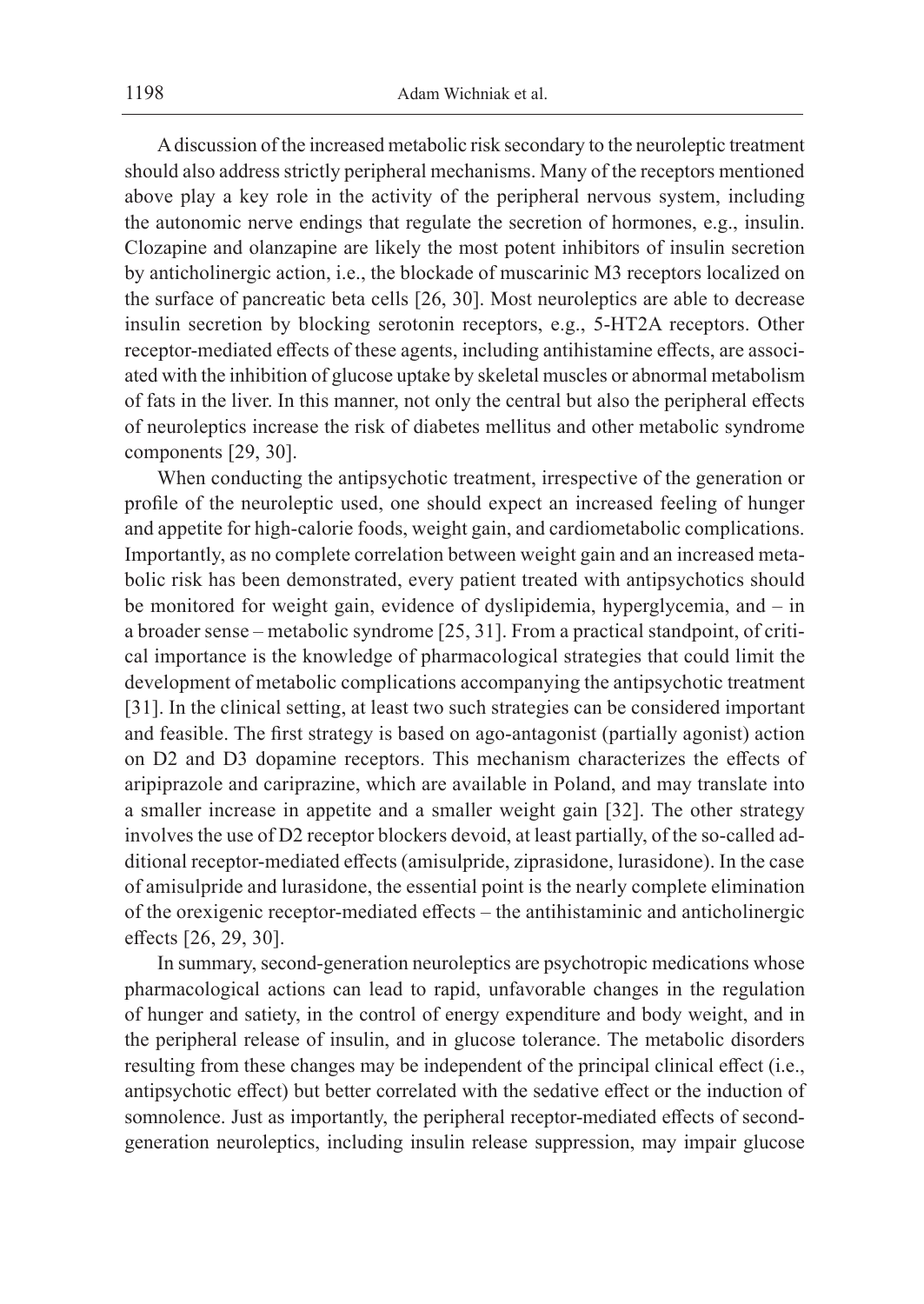tolerance independently of weight gain [29, 30]. It follows from the above that in each patient treated with a second-generation neuroleptic, basic vigilance for the metabolic complications of the treatment is needed, and screening tests should not be delayed even if no significant changes in the patient's weight are observed [25, 26, 30]. The choice of the agent alone can be an element of prevention of antipsychotic treatment complications. In patients with high metabolic risk, an agent should be considered whose risk of metabolic complications is at least partially reduced by its mechanism of action (e.g., partial agonist action on D2 receptors) or its receptor selectivity (no effect on histamine and cholinergic receptors). As mentioned above, these agents include lurasidone, aripiprazole, ziprasidone, and amisulpride [28, 29].

The above conclusions are elaborated on in the subsequent subchapters on clinical practice. Interested readers are referred to the recently published review papers for a more extensive, theoretical discussion of the associations between the mechanisms of action of antipsychotics and the metabolic complications of the antipsychotic treatment [26, 29–31].

#### **Diagnostic recommendations**

A routine assessment of metabolic risk in patients with schizophrenia is recommended in order to enable the early detection of metabolic disorders in these patients and to monitor the safety of the antipsychotic treatment in terms of metabolic complications.

The assessment of the risk includes:

- (1) medical history presence of risk factors of or clinically overt cardiovascular disease (CVD) and/or diabetes mellitus, family history, smoking status, eating habits, level of physical activity;
- (2) physical examination body weight and height with calculated body mass index (BMI), waist circumference, blood pressure (mean value of at least 2 measurements during a single visit);
- (3) laboratory tests fasting glucose, lipid profile, serum creatinine with estimated glomerular filtration rate (GFR), uric acid level [33, 34].

The frequency of laboratory testing depends on the patient's individual risk, co-morbidities, and current treatment. The published recommendations indicate that metabolic risk assessment in each patient with schizophrenia should be carried out before the initiation of the antipsychotic treatment, several weeks and a few months into the treatment, and at least once a year thereafter [33, 35–37]. The recommended schedule of metabolic risk assessment is provided in Table 2.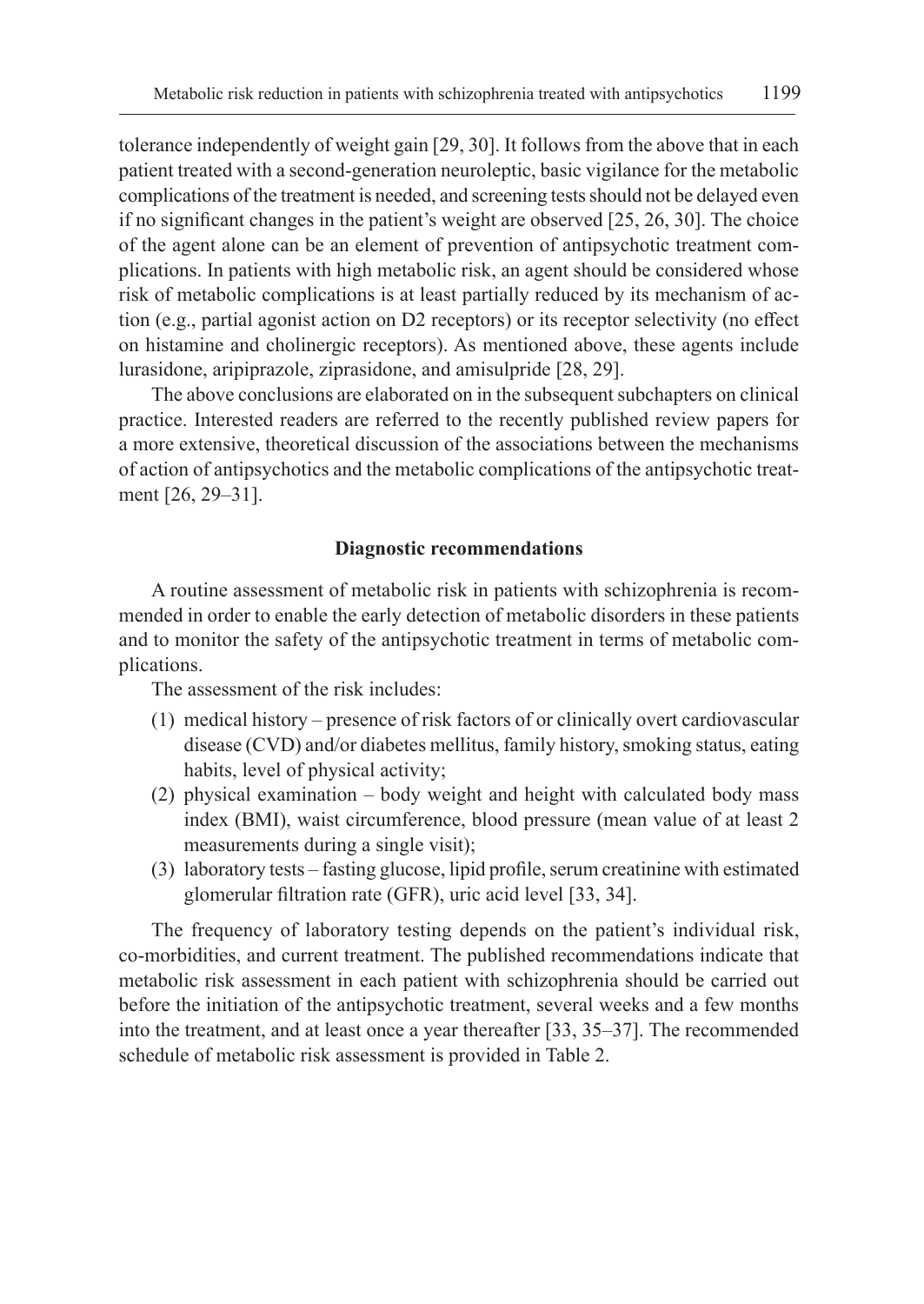| Parameters                                                              | Before treatment | At 6 weeks | At 3 months | Every 12 months |
|-------------------------------------------------------------------------|------------------|------------|-------------|-----------------|
| Family history                                                          | X                |            |             |                 |
| Medical history, including smoking,<br>physical activity, eating habits | X                | X          | X           | X               |
| Body weight (BMI)                                                       | X                | X          | X           | X               |
| Waist circumference (measured<br>at the level of the umbilicus)         | X                | X          | X           | X               |
| Blood pressure                                                          | X                | X          | X           | X               |
| Fasting glucose                                                         | X                | X          | X           | X               |
| Fasting lipid profile                                                   | X                |            | X           | X               |
| Serum creatinine and GFR                                                | X                |            |             | Χ               |
| Uric acid                                                               | X                |            |             | X               |
| ECG <sup>*</sup>                                                        | X                |            |             |                 |
| Prolactin <sup>**</sup>                                                 | X                |            | X           | Χ               |
| Dentition and oral hygiene                                              | Χ                |            |             | X               |

Table 2. **Recommended schedule of metabolic risk assessment in patients with schizophrenia (based on [35–37])**

\* Performed for the evaluation of cardiovascular risk category (assessment of, e.g., signs of left ventricular hypertrophy or of previous myocardial infarction). Irrespectively, in patients receiving antipsychotics, ECG should also be performed after treatment initiation, as well as after dose uptitration to monitor the QT interval.

\*\* Determination of prolactin level is recommended in patients with menstrual disorders or sexual dysfunction

GFR – glomerular filtration rate

In addition, given that about half of Polish patients with schizophrenia without overt CVD have a high or very high global cardiovascular risk, in men and women suffering from schizophrenia who are over the age of 40 and 50 years, respectively, it is also recommended that the cardiovascular risk be assessed using the SCORE (Systematic COronary Risk Evaluation) chart calibrated for the Polish population (Pol-SCORE, Figure 1) together with cardiovascular risk classification (Table 3) [34, 38, 39].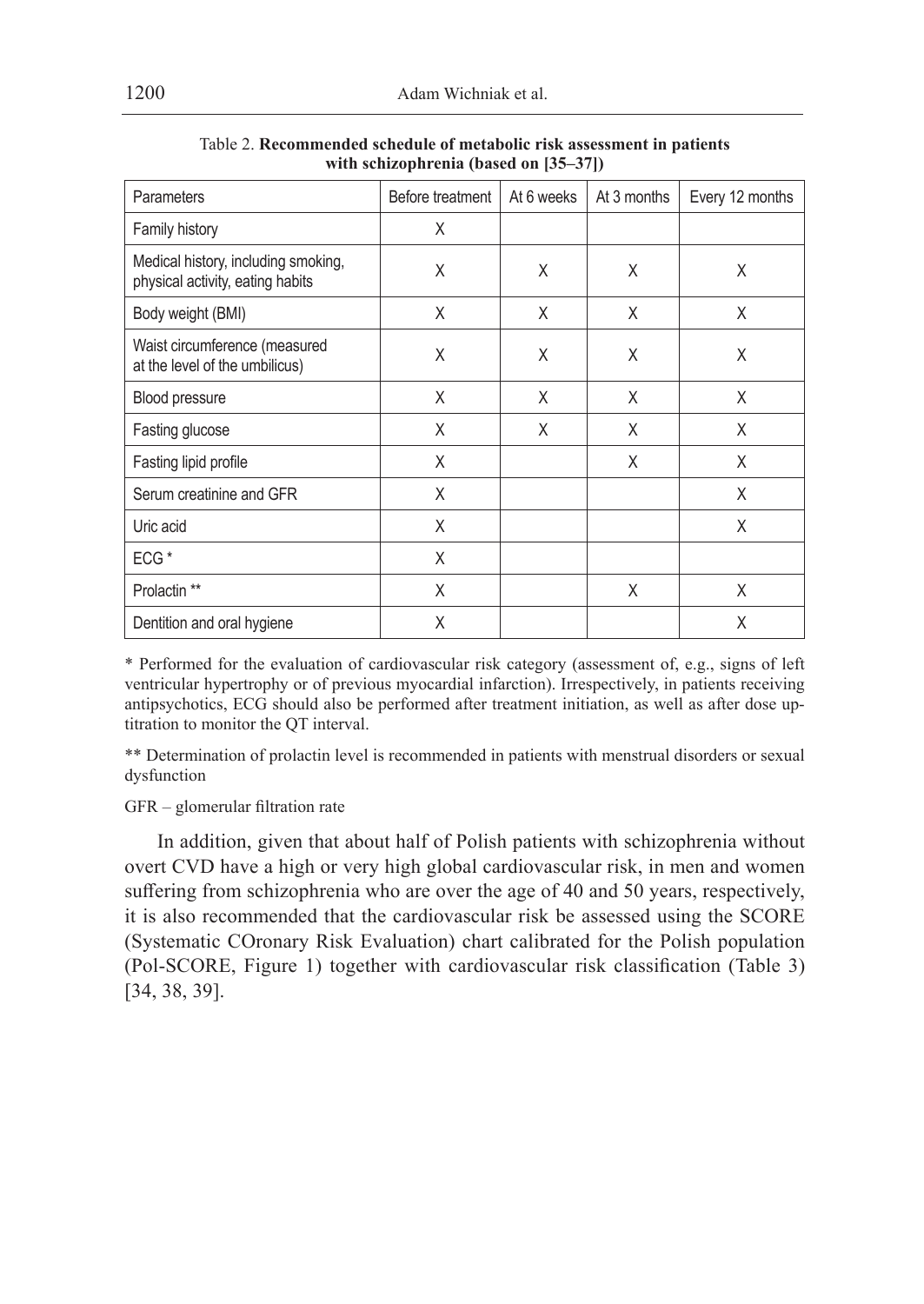| Very high risk | Documented CVD<br>DM with target-organ damage or $\geq$ 3 major risk factors"<br>Severe CKD (GFR < 30 ml/min/1.73 m <sup>2</sup> )<br>$SCORE \ge 10\%$                                                                                          |
|----------------|-------------------------------------------------------------------------------------------------------------------------------------------------------------------------------------------------------------------------------------------------|
| High risk      | Markedly increased single risk factor"<br>DM with 1-2 additional risk factors" or disease duration of $\geq 10$ years,<br>without target-organ damage <sup>*</sup><br>Moderate CKD (GFR 30-59 ml/min/1.73 m <sup>2</sup> )<br><b>SCORE 5-9%</b> |
| Moderate risk  | DM: young patients ( $\leq 50$ years in the case of type 2 DM, $\leq 35$ in the case of type 1 DM)<br>with DM duration of < 10 years, without other risk factors<br><b>SCORE 1-4%</b>                                                           |
| Low risk       | $SCORF < 1\%$                                                                                                                                                                                                                                   |

#### Table 3. **Cardiovascular risk categories (based on [40])**

\* microalbuminuria, retinopathy, neuropathy or left ventricular hypertrophy

\*\* e.g., smoking, hypertension, dyslipidemia or obesity

\*\*\* e.g., familial hypercholesterolemia or grade 3 hypertension (blood pressure values  $\geq 180/110$ mm Hg)

CVD – cardiovascular disease; DM – diabetes mellitus; CKD – chronic kidney disease; GFR – glomerular filtration rate; SCORE – result in the SCORE chart allowing the assessment of 10-year risk of cardiovascular death

It should be stressed that patients with schizophrenia may be at a higher cardiovascular risk than might be suggested by the assessment using the SCORE chart, which is why in cases of borderline results, a higher level of risk should be assumed to be present [34, 40]. In younger patients, assessment of the relative risk or of the cardiovascular risk age (the so-called vascular age) is recommended [34].

## **Pharmacological treatment**

As mentioned on multiple occasions, assessment of the risk of obesity and/or metabolic syndrome in persons with schizophrenia is comprehensive and includes various factors. One of these factors are the adverse reactions to certain psychotropic medications, including antipsychotics [41]. Certain antipsychotics are associated with a higher risk of adverse reactions related to weight gain and, consequently, physical symptoms.

Below are the most recent recommendations on pharmacological interventions aimed to reduce metabolic risk in patients with schizophrenia that can be found in the literature: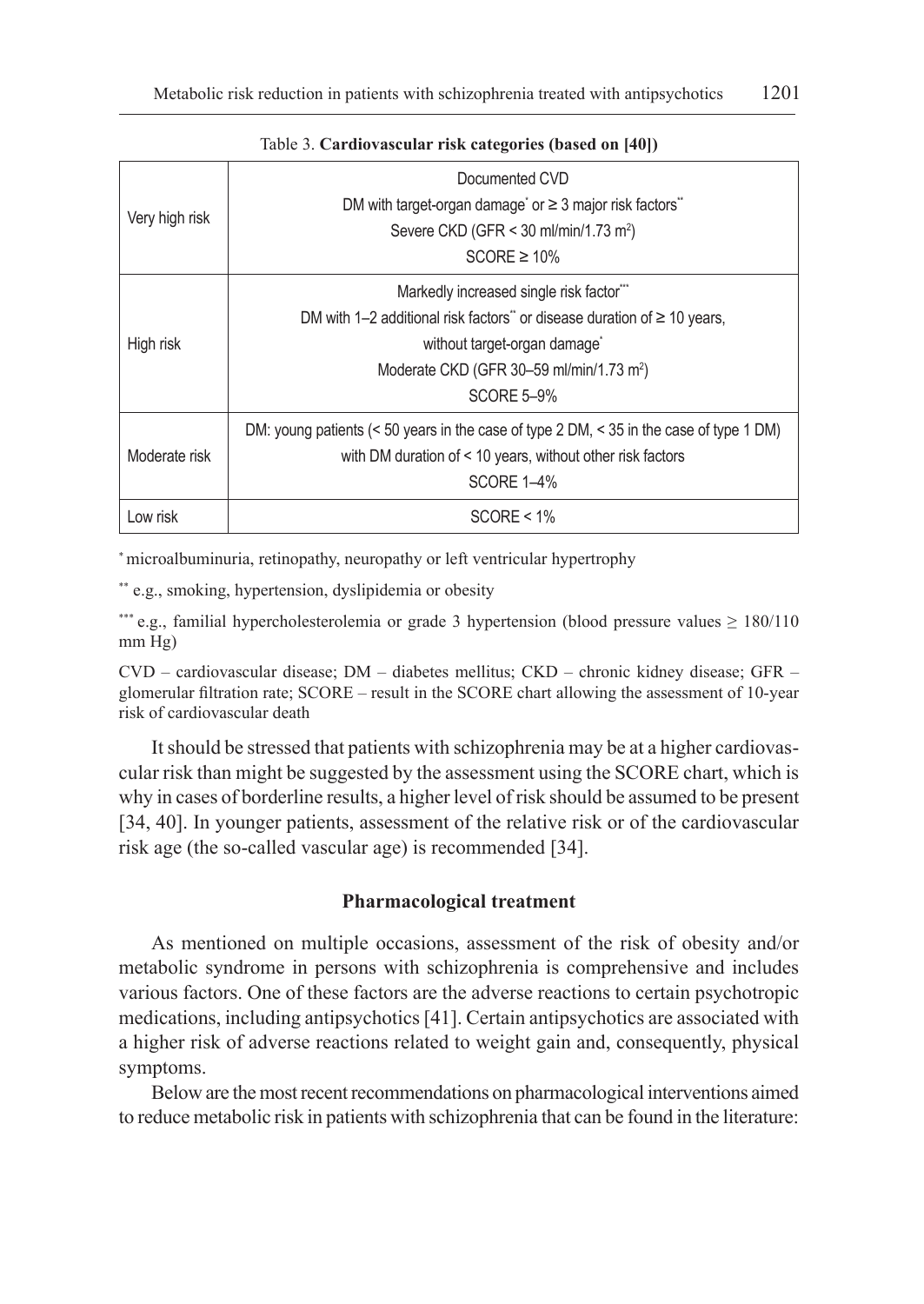

Figure 1. **A SCORE risk chart calibrated for the population of Poland (Pol-SCORE [39]) allowing the assessment of 10-year risk of cardiovascular death in persons without the diagnosis of cardiovascular disease or diabetes mellitus**

- 1. Choosing a specific antipsychotic medication at an appropriate dose depending on the presence of metabolic risk in the patient.
- 2. Modifying the antipsychotic treatment: adjusting the dose of the medication, augmenting the treatment with another antipsychotic medication characterized by a low risk of weight gain.
- 3. Switching to another antipsychotic medication (as above).
- 4. Treating the physical illnesses (metformin, statins etc.).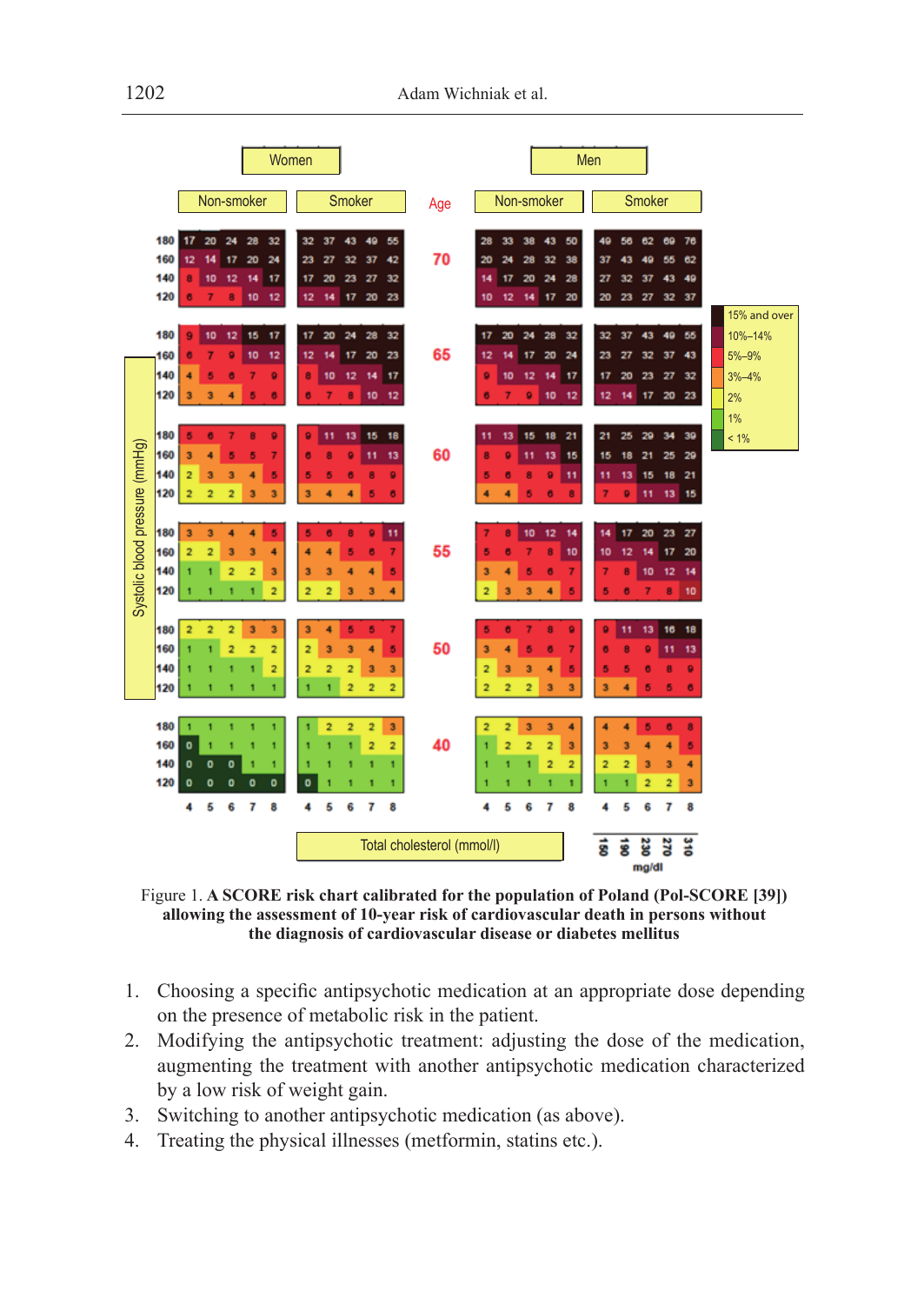Investigational treatment – augmentation with non-steroid anti-inflammatory drugs, N-acetylcysteine, drugs modifying the intestinal bacterial microflora [42, 43]. Optimizing the antipsychotic treatment in cases of alcohol abuse and smoking.

## Selecting the right medication at the right dose

So far, in the case of patients with increased metabolic risk, the literature has focused on selecting a drug with the best tolerance profile, without this particular action. Recently published comparative meta-analysis of 32 antipsychotics found that drugs with the lowest risk of weight gain are ziprasidone, lurasidone, aripiprazole, haloperidol, brexpiprazole, and cariprazine [44]. The proposed division of antipsychotics based on their risk to cause weight gain and metabolic disturbances is presented in Table 4.

| Drug                                 | Weight gain | Prediabetes and diabetes<br>mellitus  | Dyslipidemia   |  |
|--------------------------------------|-------------|---------------------------------------|----------------|--|
|                                      |             | Second-generation antipsychotic drugs |                |  |
| Amisulpride                          | $\ddot{}$   |                                       |                |  |
| Aripiprazole                         |             |                                       |                |  |
| Asenapine                            | $^{++}$     | +                                     | $\ddot{}$      |  |
| Brexpiprazole                        | +           | N                                     | N              |  |
| Cariprazine                          | $\ddot{}$   | N                                     | N              |  |
| Clozapine                            | $^{+++}$    | $^{+++}$                              | $^{+++}$       |  |
| lloperidone                          | $^{++}$     | +                                     | $\ddot{}$      |  |
| Lurasidone                           | ٠           | $\qquad \qquad \blacksquare$          | $\overline{a}$ |  |
| Olanzapine                           | $^{+++}$    | $^{+++}$                              | $^{+++}$       |  |
| Paliperidone                         | $^{++}$     | $\ddot{}$                             | $\ddot{}$      |  |
| Quetiapine                           | $^{++}$     | $^{++}$                               | $^{+++}$       |  |
| Risperidone                          | $^{++}$     | $\begin{array}{c} + \end{array}$      | $\ddot{}$      |  |
| Sertindole                           | $^{++}$     | $\ddot{}$                             | +              |  |
| Ziprasidone                          |             |                                       | ٠              |  |
| First-generation antipsychotic drugs |             |                                       |                |  |
| Chlorpromazine                       | $^{+++}$    | $^{+++}$                              | $^{+++}$       |  |
| Flupentixol                          | $^{++}$     | $\ddot{}$                             | +              |  |

Table 4. **Division of antipsychotic drugs based on their risk to cause weight gain and metabolic disturbances (based on [9, 42–44, 74])**

*table continued on the next page*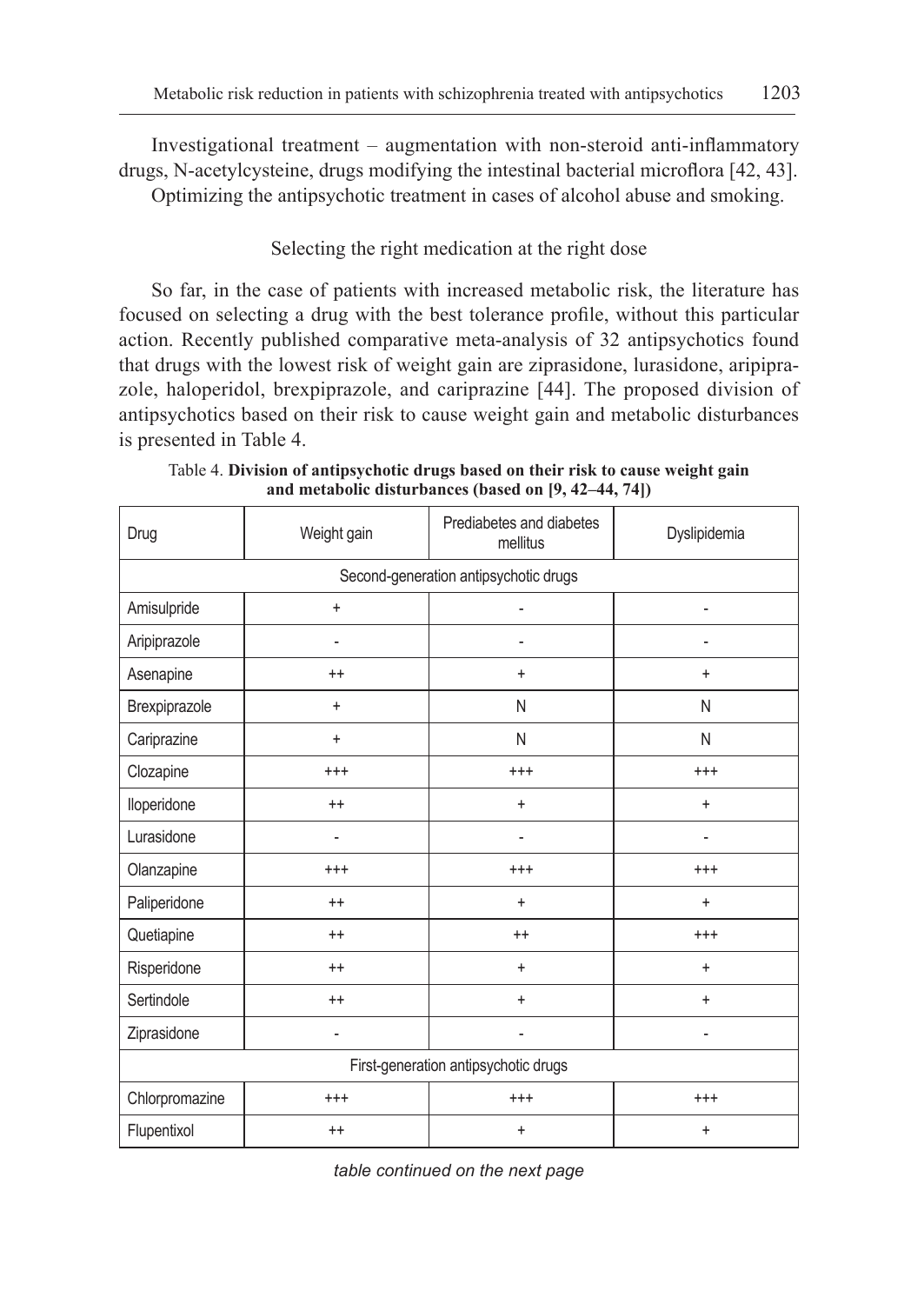| Haloperidol    |         | + | ۰ |
|----------------|---------|---|---|
| Perazine       | $^{++}$ | + | ÷ |
| Perphenazine   |         | + |   |
| Promazine      | $^{++}$ | + | + |
| Sulpiride      | ÷       | - |   |
| Zuclopenthixol | $^{++}$ |   | ٠ |

+++ high risk; ++ moderate risk; + low risk; – very low risk; N – available data indicate low risk, but a longer follow-up period is needed

Particular attention should, however, be paid to the doses used and to the phenomenon of polytherapy. According to research studies, using maximum doses of antipsychotics is not always effective and often leads to adverse reactions. This is also the case with combining two or more antipsychotics. However, in some cases augmentation of a drug that has a higher risk of weight gain with another antipsychotic agent that has a better tolerance profile is an effective strategy, especially in the case of treatment with clozapine in patients in whom clinical efficacy needs to be taken into account [43].

## Switching or augmenting the antipsychotic treatment, providing treatment for physical illness

Pharmacological interventions include various agents, not only antipsychotics, used alone or as add-on therapy. A meta-analysis that compared a number of various interventions concluded that the most effective intervention in reducing weight was metformin (as add-on therapy), followed by treatment switch to aripiprazole, followed by augmentation with topiramate, and then, amongst others, antidepressant treatment (with reboxetine and fluoxetine). The 'main' treatment in these cases was in most cases olanzapine and clozapine [45, 46].

Another meta-analysis mentions non-pharmacological interventions as the most effective methods to improve physical health in persons with schizophrenia, followed by – in terms of weight reduction – treatment augmentation with aripiprazole, topiramate, d-fluphenazine, and metformin. The best results in terms of reducing waist circumference have been achieved by treatment augmentation with aripiprazole or topiramate, while switching the treatment from olanzapine to aripiprazole, including the use of metformin, proved to provide the best results in terms of reducing the risk of diabetes mellitus. Topiramate proved to be the most beneficial in terms of effects on lipid metabolism [9]. Metformin is the agent that is most commonly mentioned as beneficial in managing weight gain associated with antipsychotics [47].

In a literature review of patients switched from olanzapine to aripiprazole or quetiapine revealed weight reduction, BMI reduction, and improved glucose and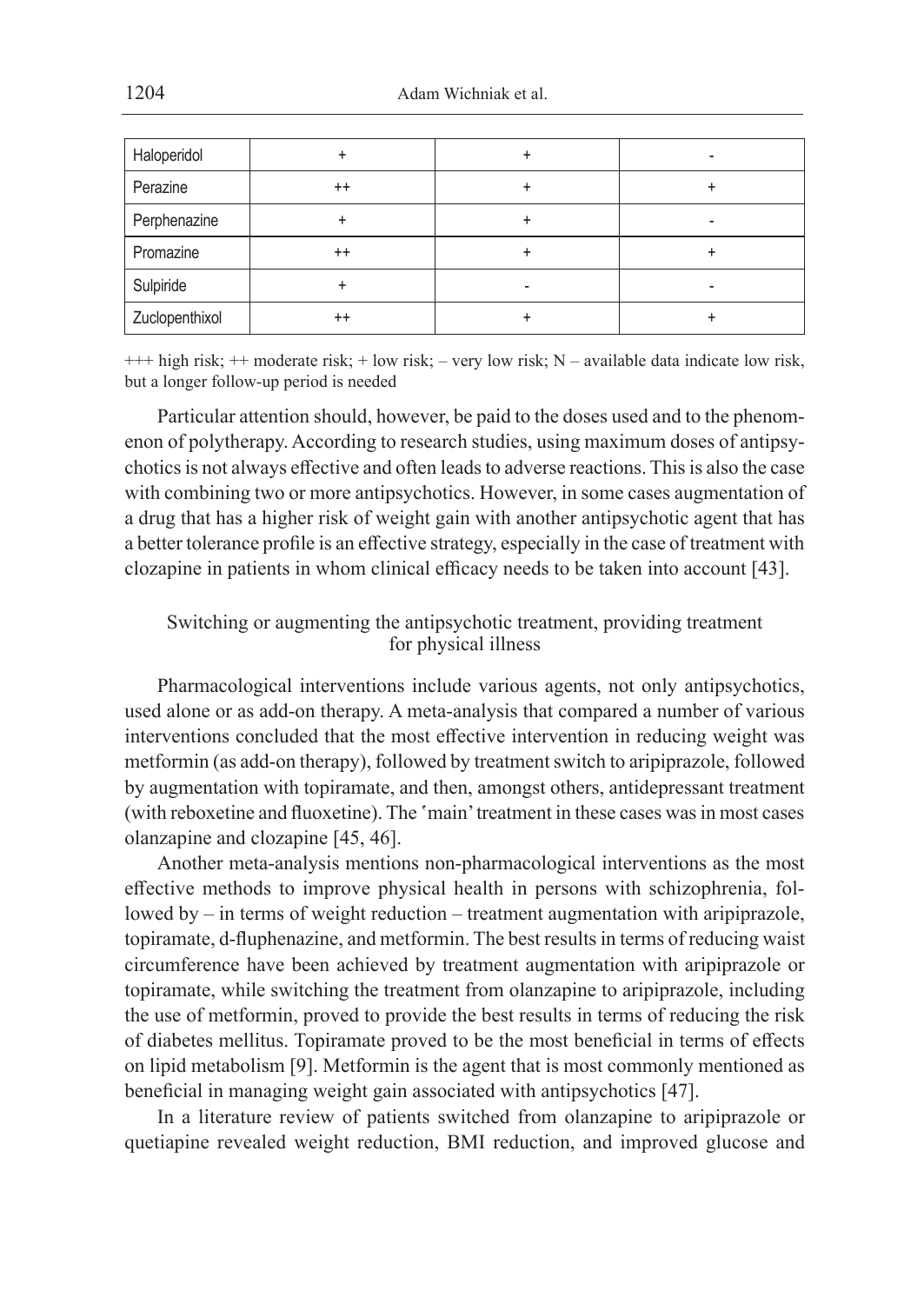lipid profiles [48]. Treatment switch to aripiprazole or augmentation of olanzapine or clozapine treatment with aripiprazole is the most commonly reported strategy [45, 49, 50]. The current literature reports on using lurasidone as an agent having a beneficial profile in terms of potential metabolic risk, including weight gain [51].

#### Optimizing the antipsychotic treatment in cases of alcohol abuse and smoking

Persons with schizophrenia are undoubtedly at a higher risk of cardiovascular disease, diabetes mellitus and excessive weight gain, among other things, as a result of such risk factors as smoking and alcohol abuse. It is believed that cardiovascular disease – the direct factor responsible for the shortening of life expectancy by an average of 20 years – is negatively impacted by both alcohol abuse and smoking. Although according to some reports, mild to moderate alcohol consumption does not have such oppressive consequences for the development of cardiovascular disease, the prevailing opinion is that heavy alcohol consumption has a negative impact – affecting a considerable number of patients with schizophrenia – on the risk of coronary artery disease, hypertension, stroke, peripheral artery disease, cardiomyopathies, cardiac arrhythmias, hypercholesterolemia, and cancer in this population [52, 53].

Few studies have assessed the efficacy of pharmacological interventions in schizophrenia accompanied by serious alcohol abuse. In fact, older studies [54], with respect to first-generation antipsychotics, emphasize that these agents may not only fail to reduce the abuse and dependence but they may actually increase it. Few studies that assessed second-generation antipsychotics, namely olanzapine, risperidone and quetiapine, have shown the use of long-acting injectable (LAI) risperidone in particular and flupentixol to be more beneficial. Of the drugs that optimize the treatment of alcohol dependence in the course of schizophrenia, acamprosate and naltrexone are mentioned for the first-line treatment as options that are safe to use. Although disulfiram is mentioned as a second-line treatment, it should be borne in mind that disulfiram is contraindicated in schizophrenia due to its tendency for inhibiting dopamine betahydroxylase. However, it seems promising to use nalmefene that blocks the euphoric effect of alcohol and reduces craving [55–57].

Data on the optimization of schizophrenia treatment along with smoking cessation suggest certain benefits when using bupropion and varenicline, both in terms of reducing the number of cigarettes smoked per day and alleviating the withdrawal symptoms. Studies investigating the replacement use of e-cigarettes are inconclusive. The use of nicotine patches (due to the content of substances which may increase the activity of cytochrome P450 1A2), on the other hand, while being able to reduce smoking, can also decrease serum levels of clozapine, olanzapine or haloperidol [58, 59].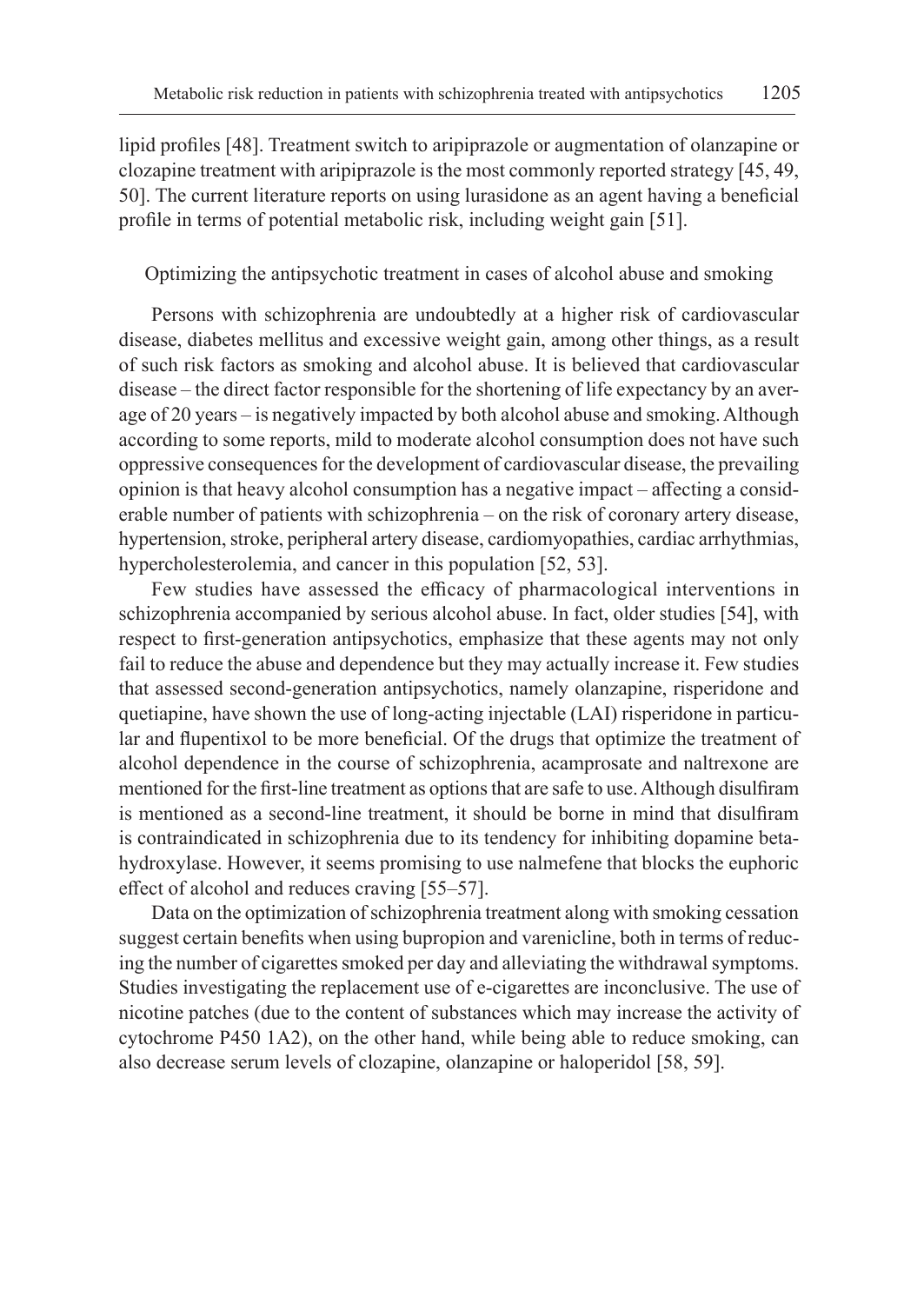#### **Non-pharmacological treatment**

#### Nutritional psychiatry and the modern diet

The ongoing urbanization, technological and cultural development, life under stress, the pursuit of self-actualization, and the resulting lack of time, altered eating habits, consumption of high-calorie and processed foods are all factors that undoubtedly affect mental health and promote the development of lifestyle diseases. Among these phenomena emerges nutritional psychiatry – a new field that explores the effects of the quality of nutrition and nutrients on mental health.

Overweight and obesity are certainly a social issue of our times. We consume increasing amounts of processed, high-calorie and nutritionally-poor food products, as a result of which we struggle with overweight and obesity coupled with nutrient deficiencies. Although our calorie intake increases, we do not consume the recommended amounts of micro – and macroelements that play vital roles in the proper functioning of the nervous system (such as the B vitamins, zinc or magnesium). We also consume less than recommended amounts of high-fibre and high-nutrient vegetables and cereal products. These eating habits – combined with smoking, reduced physical activity and harmful alcohol consumption – adversely affect our health, including mental health, and result in a growing incidence of lifestyle diseases, including mental disorders.

#### **The gut-brain axis – effects of microbiota on mental well-being**

Gut microbiota is estimated to form a complex ecosystem that consists of  $10^{14}$ microorganisms (over a thousand different microorganism species [60]). With its 3.3 million genes, it exceeds the number of genes in the human genome by about 150-fold. The gut-brain axis involving a two-way relationship between the gastrointestinal tract and the central nervous system makes use of several communication mechanisms. Reciprocal exchange of information may take place via the autonomic nervous system, the vagus nerve or through humoral and hormonal factors. Many of the effects of probiotics on mental well-being were thought to be associated with the transmission of information via the vagus nerve. Studies on germ-free (GF) mice bred in sterile conditions, devoid of any detectable microorganisms, show the role of gut microbiota in the proper development and functioning of the endocrine system by affecting the development of the hypothalamic-pituitary-adrenal axis. It turns out that stress response, measured by glucocorticoid and adrenocorticotropin levels, was significantly increased in germ-free mice. It normalized after gastrointestinal tract colonization with a *Bifidobacterium infantis* strain. Stress also affects the development and diversity of gut microflora. Another link in the communication chain is the immune system. Microbiota is involved in the proper development of the immune system of the gastrointestinal mucosa, with bacterial antigens, such as polysaccharide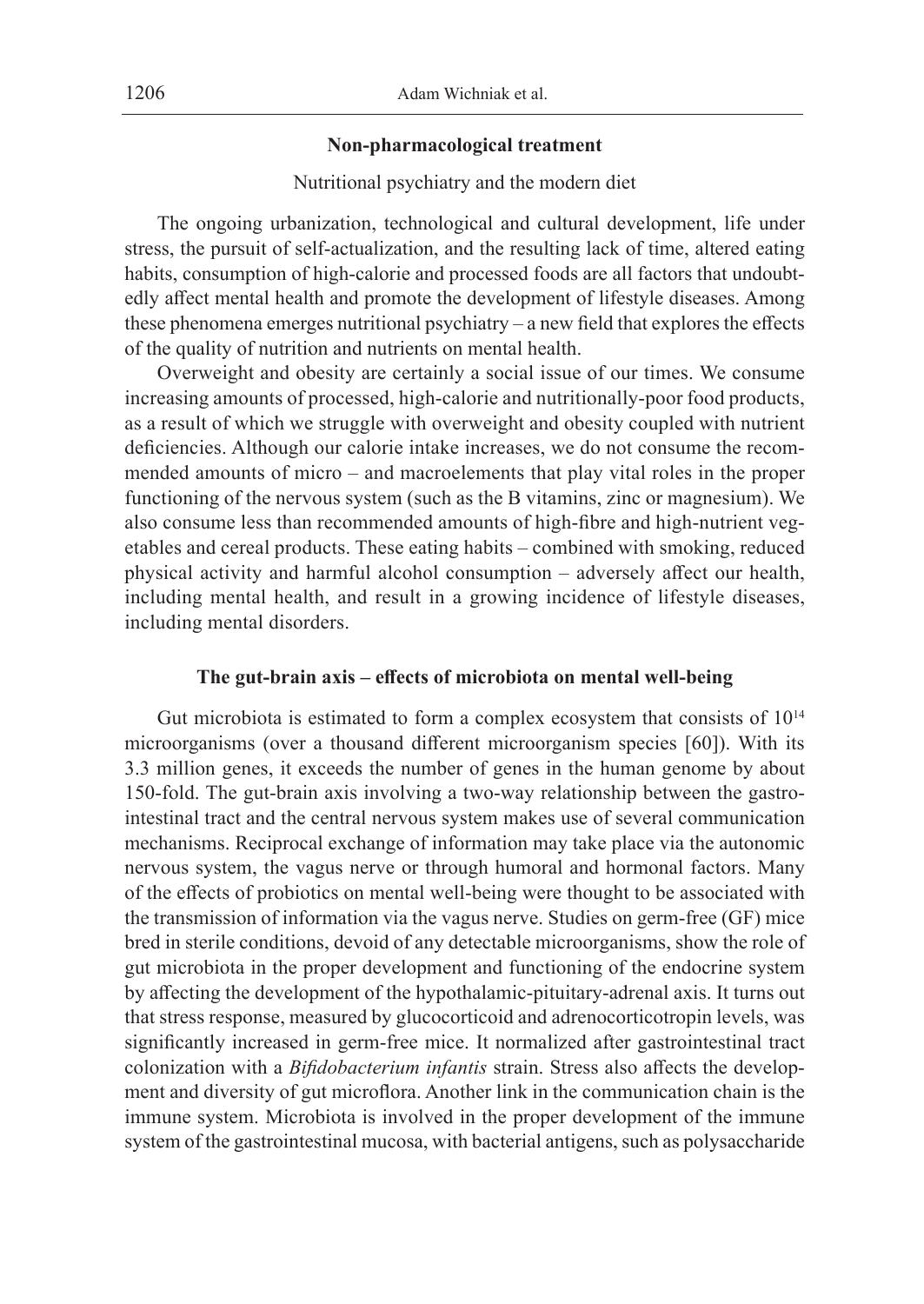A, lipopolysaccharides and teichoic acids affecting its proper functioning. Microbiota also produces neurotransmitters such as gamma-aminobutyric acid, butyric acid, serotonin, dopamine, and short-chain fatty acids, which can directly affect the nervous system. Psychotropic medications, especially second-generation antipsychotics (olanzapine and risperidone), may adversely affect the composition and function of gut microbiota, which may contribute to metabolic disorders and weight gain in patients receiving these agents.

#### **Prebiotics, probiotics, synbiotics, and psychobiotics**

The term 'probiotics' refers to living organisms which positively affect the body's functioning when taken in appropriate amounts. Lactic acid bacteria are the most popular probiotics. Probiotics are mainly found in fermented dairy or pickled products. Prebiotics are non-digestible food ingredients whose fermentation in the gastrointestinal tract stimulates the growth or activity of bacteria, or affects both these factors, leading to the development of beneficial gut microbiota. Prebiotics include inulin and fructo-oligosaccharides. The beneficial effects of prebiotics may also involve the suppression of growth of pathogenic bacteria. Moreover, some studies have shown that by modifying the composition of microbiota, prebiotics can reduce inflammation [61]. Synbiotics are ingredients that contain both prebiotics and probiotics. This combination allows to take advantage of the synergistic effect of both these preparations. Psychobiotics are probiotic microorganisms which have a positive effect on human well-being. They often act by producing neurotransmitters, such as gamma-aminobutyric acid, serotonin or other substances affecting the nervous system cells, such as short-chain organic acids (acetic, propionic, butyric acids). Oral substitution of such probiotics as *Lactobacillus helveticus* R0052 and *Bifidobacterium longum* R0175 for one month was associated with alleviation of symptoms of anxiety and depressive disorders and with decreased level of stress measured by cortisol levels in animal models [60]. Research to date gives hope that in the near future, the additional use of psychobiotics could improve the efficacy of antidepressants and antipsychotics, and reduce side effects, such as weight gain and metabolic disorders.

#### **General recommendations on daily physical activity**

Physical exercises includes aerobic and anaerobic activities. During aerobic exercise, energy for muscles is generated in reactions of combustion in the presence of oxygen. The most effective aerobic training is within 55–85% of maximum heart rate. Maximum heart rate is calculated from the following formula: 220 minus age. Anaerobic training is a process in which energy is generated in anaerobic processes, by exercising in the range of 80–90% of maximum heart rate. In 2007, Haskell et al. [62]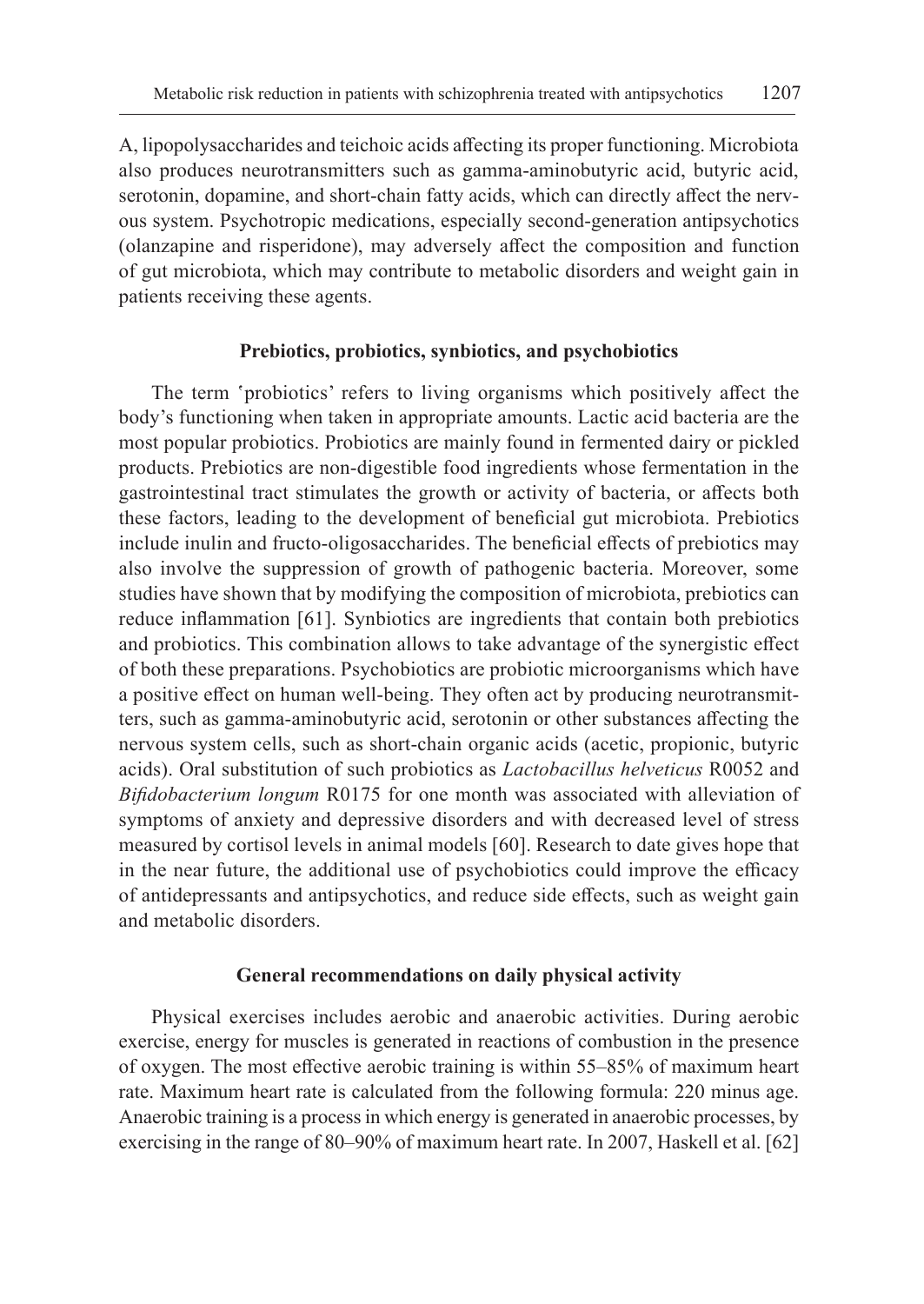recommended aerobic activity of moderate intensity to be undertaken for a minimum of 30 minutes, 5 days a week, or high-intensity aerobic exercise for a minimum of 20 minutes 3 days a week. Combining different types of activity is allowable.

Given the confirmed beneficial effect of physical activity on cardiovascular and muscle function, on bone strength improvement and mortality reduction, the World Health Organization (WHO) published recommendations on the quantity and quality of physical activity [63]. The WHO recommends moderate-intensity aerobic exercise for at least 150 minutes a week or high-intensity aerobic exercise for at least 75 minutes a week. The activity should be performed in bouts of at least 10 minutes. For additional health benefits, the WHO recommends that aerobic physical activity should be increased to 300 minutes a week or that the total highintensity physical activity should be performed for 150 minutes a week. In addition, physical activities that strengthen the large groups of muscles should be done 2 or more times a week. Universality is an important feature of these recommendations. They apply to all healthy adults aged 18–64 years, irrespective of age, gender, race or socioeconomic status. The aforementioned recommendations are also true for patients with hypertension or diabetes mellitus, the disorders frequently observed in patients with schizophrenia.

Research to date suggests that without proper psychoeducation and comprehensive support, exercise interventions alone are unlikely to cause weight loss in patients with serious mental illnesses (affective disorders, schizophrenia) [64]. Data from metaanalyses fail to show the effectiveness of aerobic exercise interventions on body weight or BMI in patients with bipolar affective disorder or schizophrenia [65].

Therefore, a promising approach to improving somatic parameters in patients with schizophrenia seems to be supplementing aerobic exercise programs with psychosocial and nutritional interventions. Study results suggest that increased physical activity (pedometer use) combined with psychological interventions in the form of motivational talks with obese patients with schizophrenia lead to weight loss after 12 weeks of the intervention [64]. Another study found a reduction in waist circumference, body weight and BMI, with no reduction in lipid and glucose levels, after a 3-month lifestyle-related intervention, including psychosocial interventions, behavioral therapy and aerobic exercise [64]. A new method of supporting therapy, especially in obese individuals, proposed due to the unsatisfactory effectiveness of aerobic exercise is high-intensity interval training. It is assumed that this form of physical exercise could have a positive effect on metabolic parameters in patients with schizophrenia, but this issue requires further research.

While changing the unhealthy habits that include sedentary lifestyle and low physical activity undoubtedly poses a therapeutic challenge in patients with schizophrenia, no clear and effective interventions are available that could significantly improve their current situation. There is evidence to support the use of physical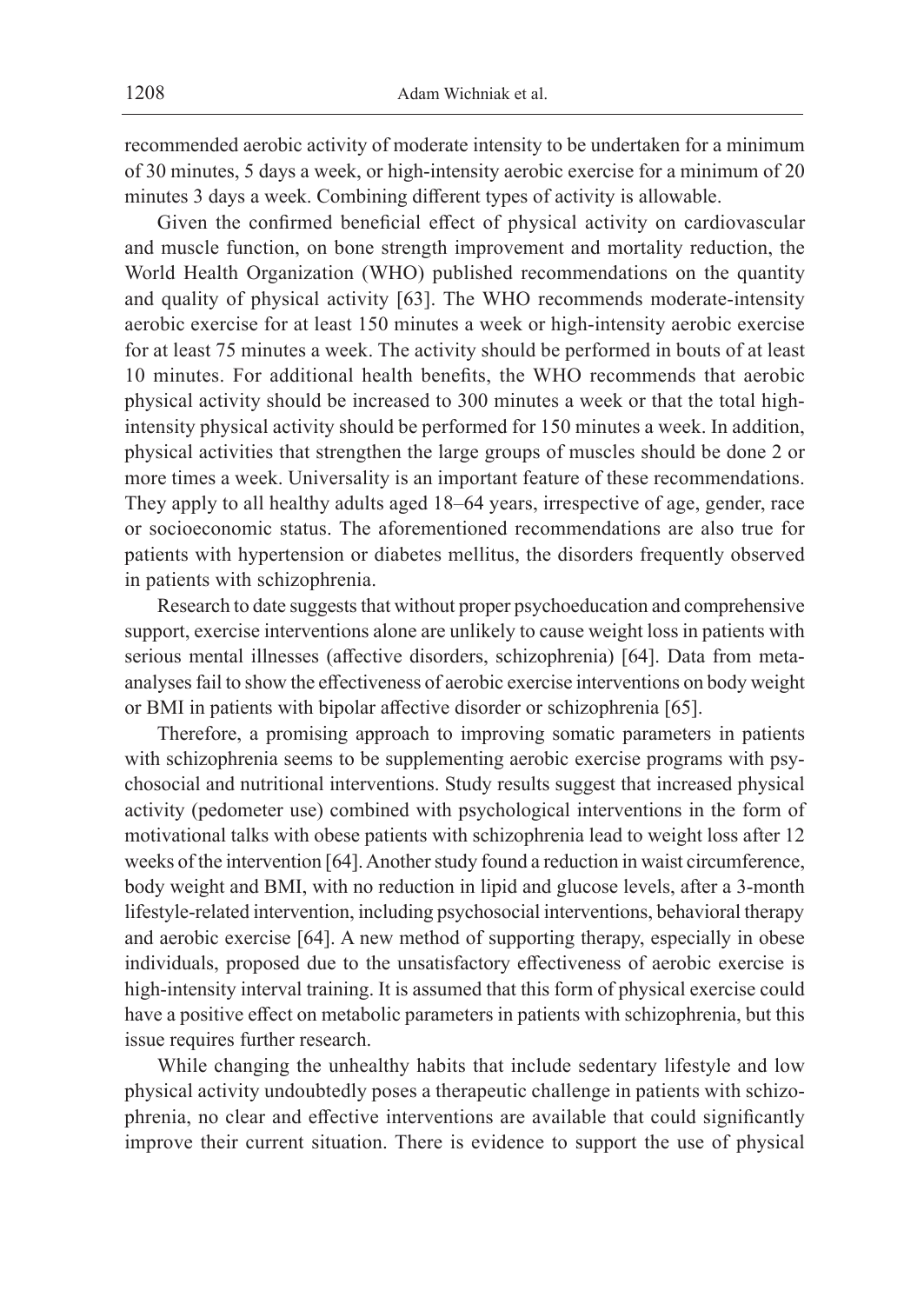activity as an additional form of treatment for persons with schizophrenia spectrum disorders. A comprehensive approach to therapy could positively affect not only the reduction of symptoms and cognitive improvement, but also increase patients' quality of life.

It is generally recommended that patients engage in moderate or high-intensity physical activity for approximately 150 minutes a week [66], which is consistent with the general recommendations for physical activity in healthy adults which assume five 30-minute sessions of endurance training per week, or 20 minutes of high-intensity aerobic training 3 times a week. A walk can be an example of physical activity, which can be of low, moderate or high intensity, depending on the pace [64].

In addition, it is beneficial to include stretching exercises in the elderly, and in the case of persons at risk of falls, balance-improving exercises are also recommended [67]. According to WHO data, only less than a half of people with severe mental illnesses engage in any physical activity [68]. It is therefore necessary to raise the patients' awareness and encourage them to try to change their lifestyles to more active ones.

In contrast to healthy individuals, patients with schizophrenia are characterized by decreased motivation to engage in physical activity, for example, due to sedation, symptoms of schizophrenia, including anxiety and depression, lower level of education, lack of experience in performing physical exercises, social withdrawal or the negative symptoms of schizophrenia [69]. In order to increase the patients' motivation it is therefore important that aerobic physical exercises intended to affect cardiovascular capacity should be supervised by qualified staff [69]. The possibility to participate in classes coordinated by specially trained staff would undoubtedly be an advantage, so that the exercises can be adapted to the patients' physical condition, age, fitness level, and exercise capacity.

The EPA clinical practice recommendations on physical activity as a supportive therapy in the management of mentally ill patients are provided below [66].

- 1. Physical activity should be used in the management of mild depressive episodes to improve the symptoms and physical fitness.
- 2. Physical activity should be used as an adjunctive therapy (in addition to drug treatment) in the management of schizophrenia-spectrum disorders to improve the symptoms and to positively affect cognitive dysfunction and the quality of life.
- 3. Physical activity should be used to improve physical health in persons with serious mental illness.
- 4. People with serious mental illness should be screened for physical activity habits.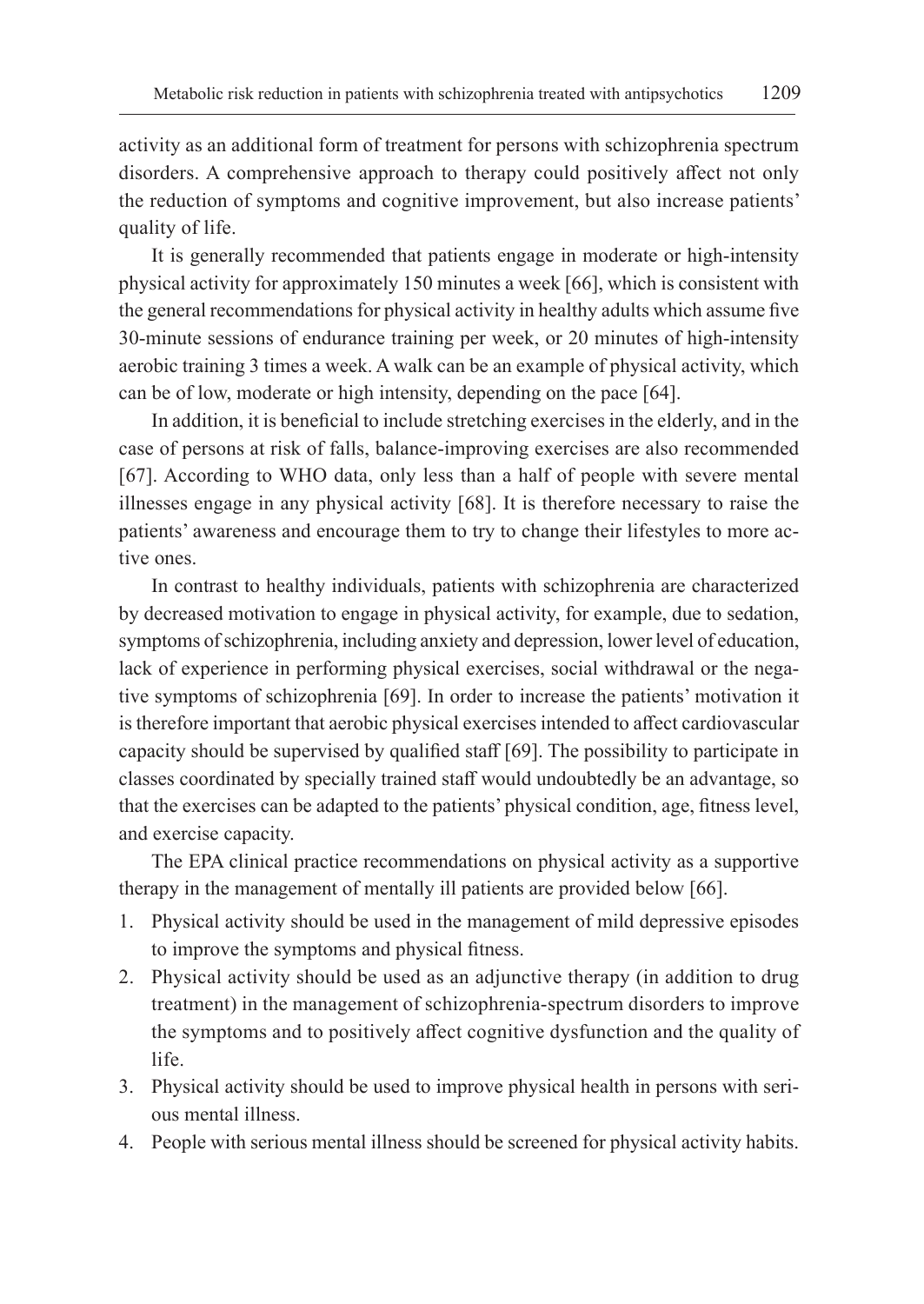#### **Treatment of physical illnesses**

In all the patients with schizophrenia and co-existent modifiable cardiovascular risk factors, intensive measures to reduce these risk factors should be undertaken, ensuring in particular that patients follow the relevant recommendations on lifestyle and pharmacotherapy [70]. In addition, in patients with a high or very high cardiovascular risk (as assessed using the SCORE risk chart), intensive preventive measures should immediately be implemented, their antipsychotic treatment should be revised, and the patients should be referred to an internal medicine specialist, a diabetologist or a cardiologist, as in most cases patients will require initiation of an appropriate pharmacotherapy (e.g., antihypertensive, lipid-lowering or antidiabetic pharmacotherapy).

#### Smoking

Patients who are current smokers should be provided with smoking cessation advice at every appointment and offered assistance in the form of follow-up appointments and behavioral counseling, including the possibility of nicotine replacement therapy, varenicline or bupropion, which despite the initial concerns have proved effective and safe also in patients with schizophrenia [71]. However, with bupropion, the risk of drug interactions, e.g., with haloperidol or risperidone, should be taken into account [71]. Upon smoking cessation, patients treated with antipsychotic drugs that are metabolized mostly by cytochrome P450 isoenzyme 1A2 (e.g., olanzapine, clozapine) may require a reduction in the dosage of antipsychotics [72].

#### Overweight and obesity

Normal values of BMI  $\left($  < 25 kg/m<sup>2</sup>) and waist circumference  $\left($  < 80 cm in women and < 94 cm in men) should be aimed for using diet and physical activity [2]. The antipsychotic treatment should be reviewed in overweight or obese patients and in patients with initially normal weight who gained  $> 7\%$  of baseline weight in the first 6 weeks after treatment initiation [33]. Overweight or obese patients should regularly be assessed for other cardiovascular risk factors, including the remaining components of metabolic syndrome. Some of the patients, especially those with coexistent additional metabolic risk factors, may be considered for metformin, which has been shown to reduce body weight, BMI and insulin resistance index in patients with schizophrenia receiving the antipsychotic treatment [33, 47]. This use of metformin is not, however, among the therapeutic indications listed in its *Summary of Product Characteristics* (SmPC).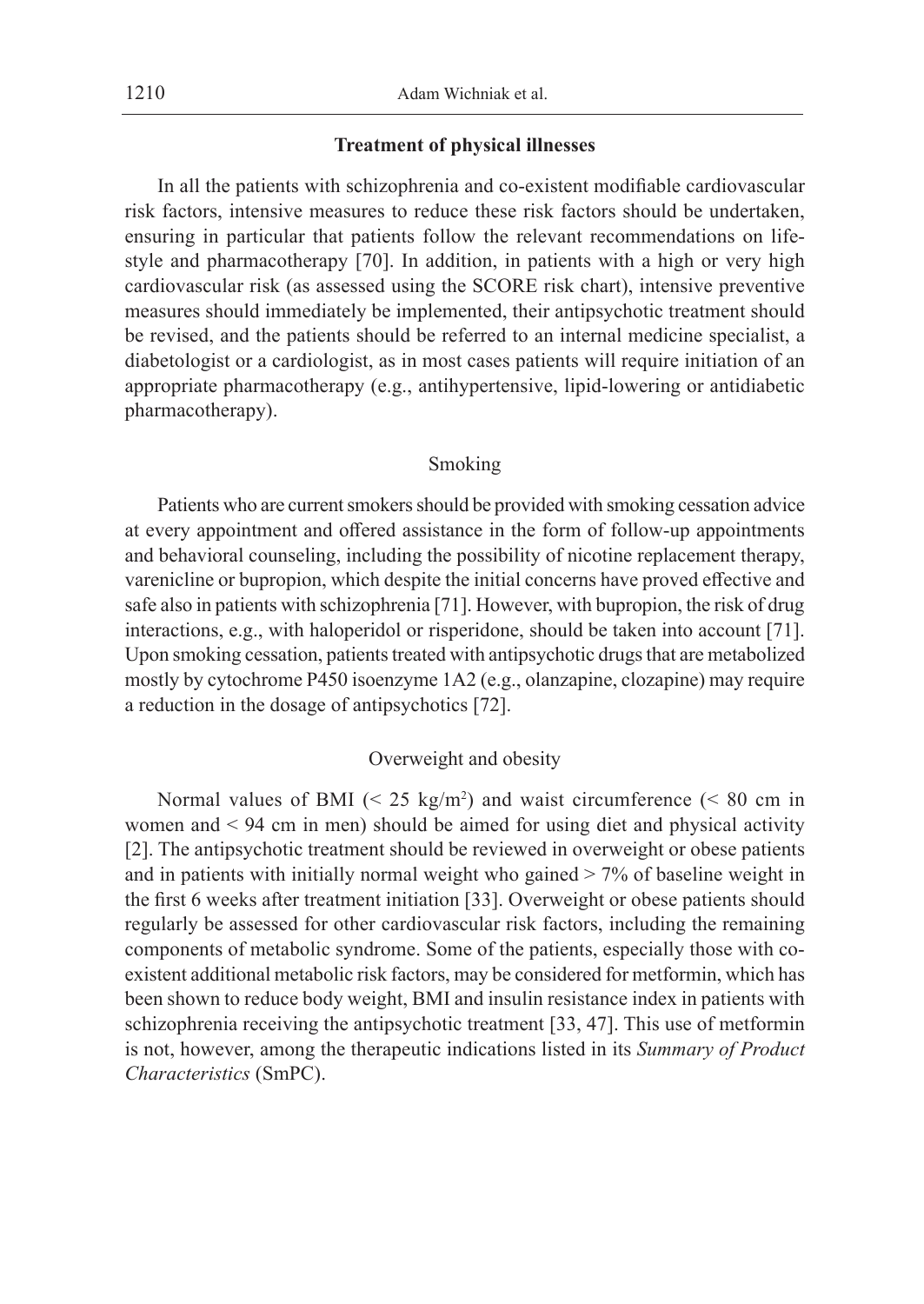Prediabetes and diabetes mellitus

*Impaired fasting glucose and impaired glucose tolerance*

Patients with impaired fasting glucose (IFG; defined as a fasting glucose of  $\geq$  100 mg/dl) should undergo the oral glucose tolerance test for the potential detection of diabetes mellitus or impaired glucose tolerance (IGT). In patients with IFG or IGT, weight reduction is recommended by appropriate dietary management and increased physical activity. Metformin should also be considered to stop the progression to type 2 diabetes mellitus (a therapeutic indication listed in the SmPC) [73]. Modification of the antipsychotic treatment should be considered.

# *Type 2 diabetes mellitus*

The principles of managing patients with schizophrenia and type 2 diabetes mellitus are provided in Table 5.

| Table 5. Principles of managing patients with schizophrenia and cardiovascular risk factors |
|---------------------------------------------------------------------------------------------|
| (based on [70, 73, 75, 76])                                                                 |

|                     |                                                                                                                                                                                                                       | Dyslipidemia                                                                                                                                                                   |                                                                                                                                       |                                                                                                                                                                              |
|---------------------|-----------------------------------------------------------------------------------------------------------------------------------------------------------------------------------------------------------------------|--------------------------------------------------------------------------------------------------------------------------------------------------------------------------------|---------------------------------------------------------------------------------------------------------------------------------------|------------------------------------------------------------------------------------------------------------------------------------------------------------------------------|
|                     | Type 2 diabetes<br>mellitus                                                                                                                                                                                           | Hypercholesterolemia                                                                                                                                                           | Atherogenic<br>dyslipidemia                                                                                                           | Hypertension                                                                                                                                                                 |
| Diagnostic criteria | Fasting glucose<br>$≥126$ mg/dl<br>(2 measurements)<br>or<br>2-hour glucose<br>OGTT<br>$≥200$ mg/dl<br>or<br>Random glucose<br>$\geq$ 200 mg/dl<br>+ symptoms of<br>hyperglycemia                                     | <b>IDI</b> recommended for<br>the given cardiovascular<br>risk group exceeded<br>(see below: Treatment<br>targets)<br>and/or<br>Total cholesterol<br>$≥190$ mg/dl <sup>2</sup> | TG ≥150 mg/dl<br>and<br>HDL ≤40 mg/dl in men<br>and $\leq 48$ mg/dl in<br>women<br>and<br>Presence of small<br>dense LDL <sup>4</sup> | SBP $\geq$ 140 mm Hg<br>and/or DBP ≥90 mm Hg<br>(a mean of $\geq$ 2<br>measurements taken<br>during a single visit;<br>measurements during<br>$\geq$ 2 visits <sup>5</sup> ) |
|                     | Review of antipsychotic treatment                                                                                                                                                                                     |                                                                                                                                                                                |                                                                                                                                       |                                                                                                                                                                              |
|                     | Referral to specialist care (internal medicine specialist, diabetologist, cardiologist)                                                                                                                               |                                                                                                                                                                                |                                                                                                                                       |                                                                                                                                                                              |
| Management          | Moderate, high<br>or very high<br>Cardiovascular risk assessment with the SCORE risk charts (Figure 1)<br>cardiovascular risk<br>and classification into the appropriate risk category (see Table 3)<br>(see Table 3) |                                                                                                                                                                                |                                                                                                                                       |                                                                                                                                                                              |

*table continued on the next page*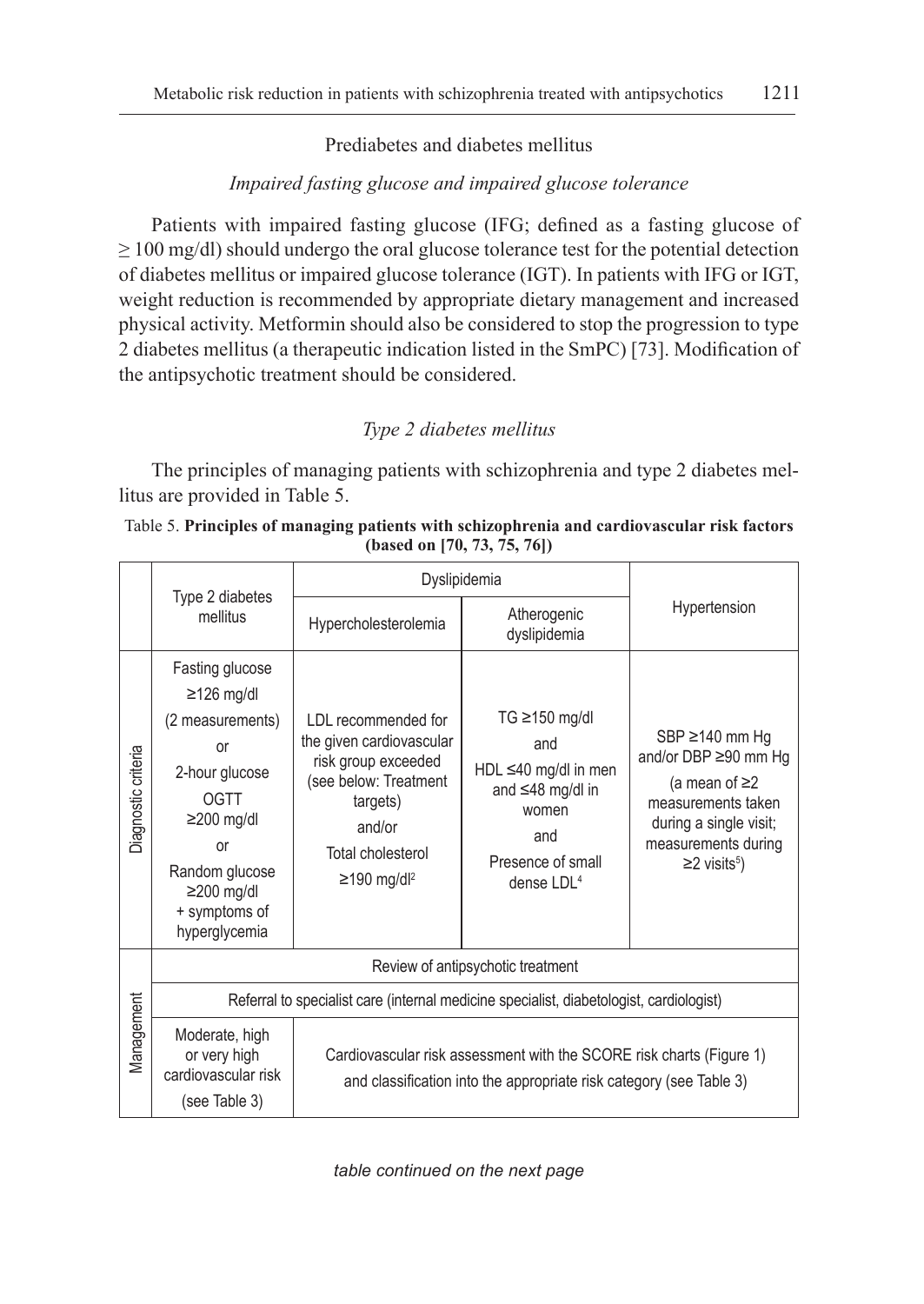|            | I. Lifestyle<br>modification:<br>diet (especially:<br>frequent<br>and regular<br>consumption of<br>meals, reduced<br>caloric value of<br>meals, and reduced<br>consumption of<br>monosaccharides)<br>weight reduction<br>increased physical<br>activity<br>II. Pharmacotherapy: | I. Lifestyle modification,<br>including in particular:<br>Reduced consumption<br>of saturated and trans<br>fats<br>increased consumption<br>of fibre<br>weight reduction<br>use of functional foods<br>(phytosterols)<br>II. Pharmacotherapy:<br>in patients with<br>high and very high<br>cardiovascular risk - if<br>target LDL values are<br>exceeded<br>in patients with low      | Hypertriglyceridemia<br>I. Lifestyle modification,<br>including in particular:<br>weight reduction<br>increased physical<br>activity<br>reduced alcohol<br>consumption<br>reduced consumption<br>of carbohydrates,<br>including<br>monosaccharides<br>supplementation of<br>omega-3 fatty acids<br>II. Pharmacotherapy:<br>in patients with<br>high and very high<br>cardiovascular<br>risk with<br>TG >200 mg/dl,<br>statin should be                                 | I. Lifestyle modification:<br>weight reduction<br>diet (including reduced<br>alcohol and salt<br>consumption)<br>smoking cessation<br>increased physical<br>activity<br>II. Pharmacotherapy:<br>in cases of SBP<br>$\geq$ 160 mmHg and/or<br>DBP ≥100 mmHg<br>- pharmacotherapy<br>right from the diagnosis<br>of HT <sup>5</sup><br>in grade 1 HT<br>(SBP 140-159 mmHg                                        |
|------------|---------------------------------------------------------------------------------------------------------------------------------------------------------------------------------------------------------------------------------------------------------------------------------|---------------------------------------------------------------------------------------------------------------------------------------------------------------------------------------------------------------------------------------------------------------------------------------------------------------------------------------------------------------------------------------|------------------------------------------------------------------------------------------------------------------------------------------------------------------------------------------------------------------------------------------------------------------------------------------------------------------------------------------------------------------------------------------------------------------------------------------------------------------------|----------------------------------------------------------------------------------------------------------------------------------------------------------------------------------------------------------------------------------------------------------------------------------------------------------------------------------------------------------------------------------------------------------------|
| Management | metformin<br>metformin<br>+ SGLT2 inhibitor <sup>1</sup><br>or GLP-1 receptor<br>agonist <sup>1</sup> or another<br>oral antidiabetic<br>drug<br>metformin + 2 oral<br>drugs<br>basal insulin<br>+ metformin<br>and/or another oral<br>drug<br>combination insulin<br>therapy   | and moderate risk -<br>pharmacotherapy to be<br>considered if no control<br>can be achieved with<br>diet; mandatory when<br>LDL ≥190 mg/dl<br>statins as first-line<br>treatment<br>If failure to achieve the<br>target LDL level despite<br>treatment with a statin<br>at the maximum<br>tolerated dose -<br>combination treatment<br>(statin<br>+ ezetimibe as the first<br>choice) | used as the first-line<br>treatment to reduce the<br>cardiovascular risk<br>if elevated TG levels<br>persist in these<br>patients despite statin<br>treatment, addition of<br>omega-3 fatty acids<br>should be considered<br>in severe<br>hypertriglyceridemia<br>- a fibrate + omega-3<br>fatty acids as the<br>first-line treatment<br>to prevent acute<br>pancreatitis<br>Low HDL level<br>Pharmacotherapy<br>aimed to increase<br>HDL levels is not<br>recommended | and/or DBP<br>90-99 mmHg),<br>without target-organ<br>damage, diabetes<br>mellitus or overt CVD:<br>pharmacotherapy after<br>3-6 months of modified<br>lifestyle (if SBP/DBP<br>persists at ≥140/90<br>mmHg) and when HT<br>is confirmed by ABPM<br>or home measurements<br>in most patients,<br>first-line treatment<br>should include an<br>ACE-I/ARB<br>in combination with<br>a calcium channel<br>blocker |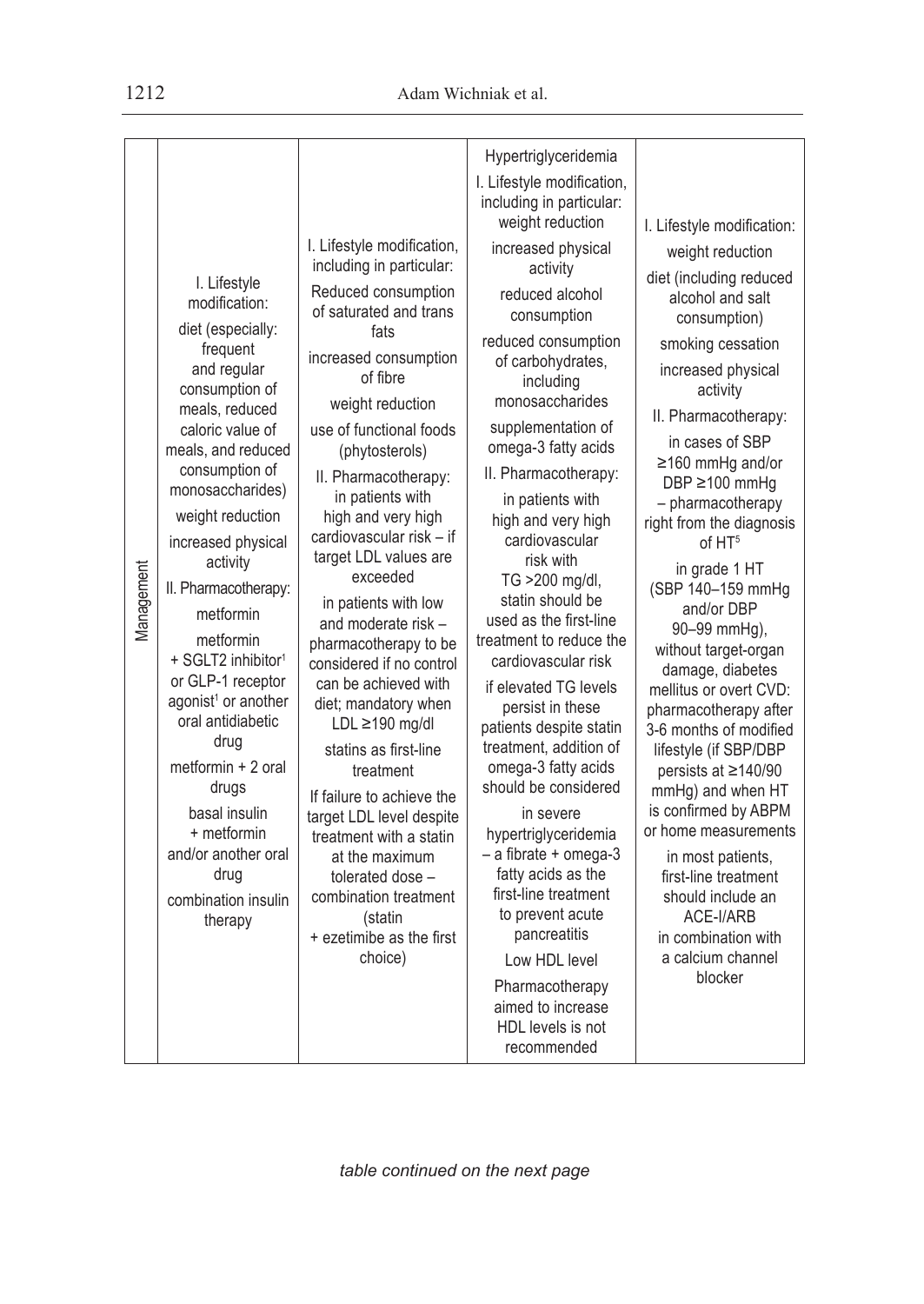1 recommended especially in cases of co-existing CVD or chronic kidney disease; may also be preferable in the remaining patients with schizophrenia, diabetes mellitus and overweight/obesity, amongst other things, due to their beneficial effect on body weight

<sup>2</sup> LDL-cholesterol level is recommended as the main lipid parameter for the purposes of diagnosis and treatment; total cholesterol level is used for assessments with the SCORE risk chart

 $3$  and a reduction by  $\geq 50\%$  of the baseline value (in patients not receiving any LDL-lowering medication)

<sup>4</sup>not assessed in the routine lipid profile

<sup>5</sup> in grade 3 HT (SBP  $\geq$  180 mmHg and/or DBP  $\geq$  110 mmHg) the diagnosis of HT and pharmacotherapy initiation already during the first visit

OGTT – oral glucose tolerance test; SGLT2 – sodium-glucose co-transporter 2; GLP-1 – glucagonlike peptide-1;  $HbA_{1c}$  – glycated hemoglobin;  $LDL$  – low-density lipoprotein; TG – triglycerides; HDL – high-density lipoprotein; HT – hypertension; SBP – systolic blood pressure; DBP – diastolic blood pressure; CVD – cardiovascular disease; ABPM – ambulatory blood pressure monitoring; ACE-I – angiotensin converting enzyme inhibitor; ARB – angiotensin receptor blocker

## Dyslipidemia

Obesity is mainly associated with atherogenic dyslipidemia, a component of metabolic syndrome. Antipsychotics can increase the risk of atherogenic dyslipidemia and of hypercholesterolemia alike. Both these forms of dyslipidemia may co-exist (mixed dyslipidemia). The primary goal of treatment is to reduce the levels of low-density lipoprotein (LDL) cholesterol, which is the strongest lipid risk factor of CVD. The only exception are patients with severe hypertriglyceridemia due to the increased risk of acute pancreatitis with triglyceride levels exceeding 440 mg/dl, especially 880 mg/dl, as in these patients the primary goal is to reduce triglyceride levels. The detailed principles of managing patients with dyslipidemia are provided in Table 5.

## Hypertension

The principles of managing patients with hypertension are provided in Table 5.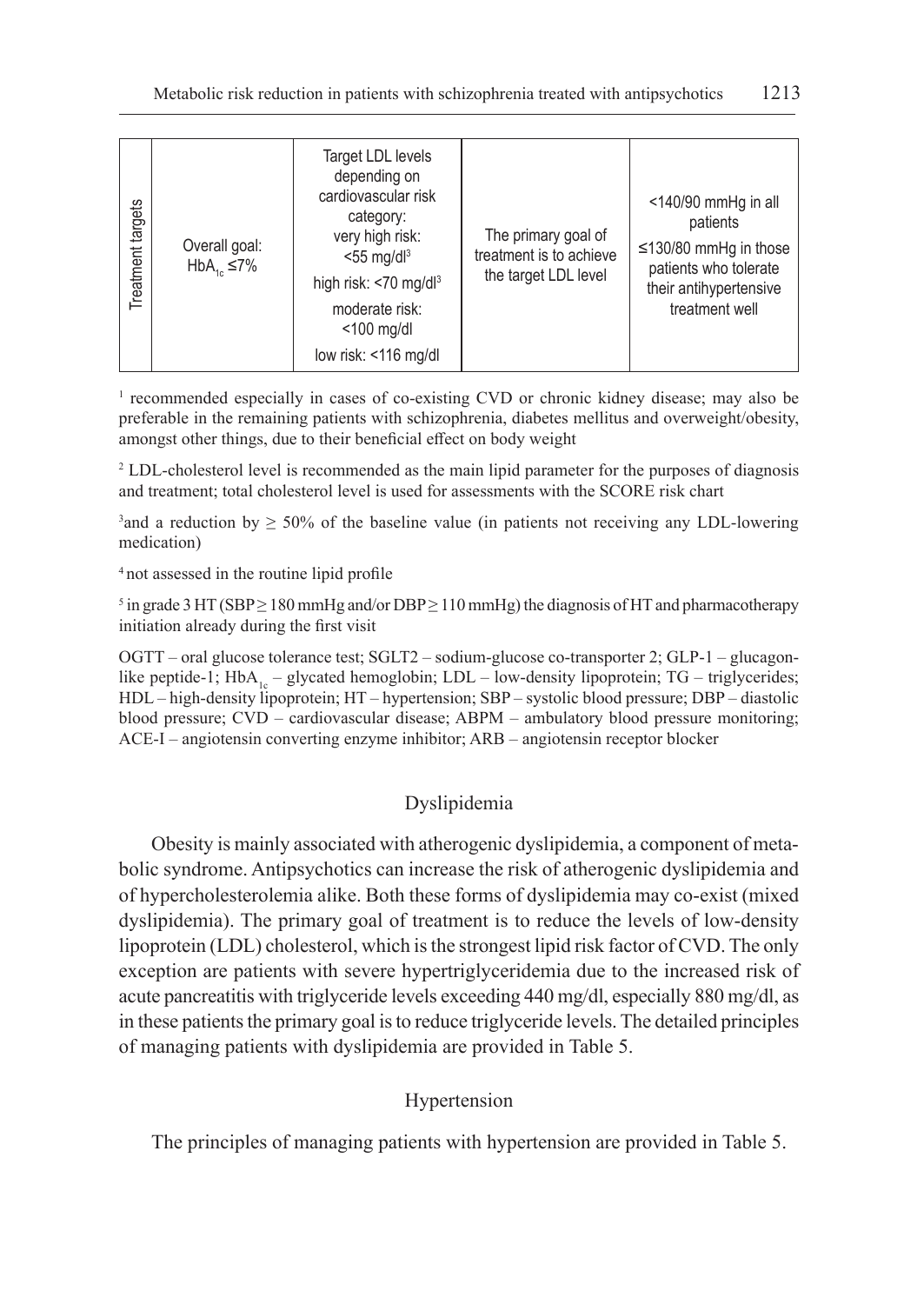## **Recapitulation**

The high prevalence of metabolic disorders and cardiovascular disease in patients with schizophrenia necessitates metabolic risk assessment and the monitoring of metabolic parameters in each patient. The following measures should be taken to reduce the risk of these disorders:

- antipsychotics with a low potential for causing metabolic disorders should be chosen and used;
- if an antipsychotic that increases the risk of metabolic disorders has to be used – the lowest effective dose should be prescribed (if metabolic disorders do develop, modification of pharmacotherapy is required by reducing the dose of the drug or augmentation with another antipsychotic that has a low risk of causing metabolic disorders. If this combination treatment proves effective, a complete discontinuation of the agent that increases the risk of metabolic disorders should be considered with continuation of treatment with the agent of low potential for metabolic abnormalities used alone);
- intensive efforts should be undertaken to reduce smoking, alcohol abuse and the use of psychoactive substances, and to correct lifestyle habits in terms of regular physical activity and healthy eating habits.

Patients at high metabolic and cardiovascular risk should be referred to an internal medicine specialist, a diabetologist or a cardiologist to have preventive measures implemented, and if a metabolic disorder or cardiovascular disease is already present, the patients should be referred to one of these specialists for appropriate pharmacotherapy.

## **References**

- 1. Casey D, Hansen T. *Excessive morbidity and mortality in schizophrenia*. In: Meyer J. Nasrallah H, editors. *Medical illness and schizophrenia*. Washington, DC: American Psychiatric Publishing; 2003. P. 13–34.
- 2. Dixon L, Postardo L, Delahanty J, Fischer PJ, Lehman A. *The association of medical comorbidity in schizophrenia with poor physical and mental health*. J. Nerv. Ment. Dis. 1999; 187(8): 496–502.
- 3. Tiihonen J, Lönnqvist J, Wahlbeck K, Klaukka T, Niskanen L, Tanskanen A et al. *11-year followup of mortality in patients with schizophrenia: A population-based cohort study (FIN11 study)*. Lancet 2009; 374(9690): 620–627.
- 4. Rabe-Jabłońska J. *Występowanie, chorobowość iśmiertelność z powodu zespołu metabolicznego u chorych na schizofrenię. Ograniczenia terapeutyczne i wybór właściwego leku przeciwpsychotycznego*. Psychiatria 2006; 3(4): 148–153.
- 5. Alberti K, Zimmet P, Shaw J. *The metabolic syndrome A new worldwide definition*. Lancet 2005; 366(9491): 1059–1062.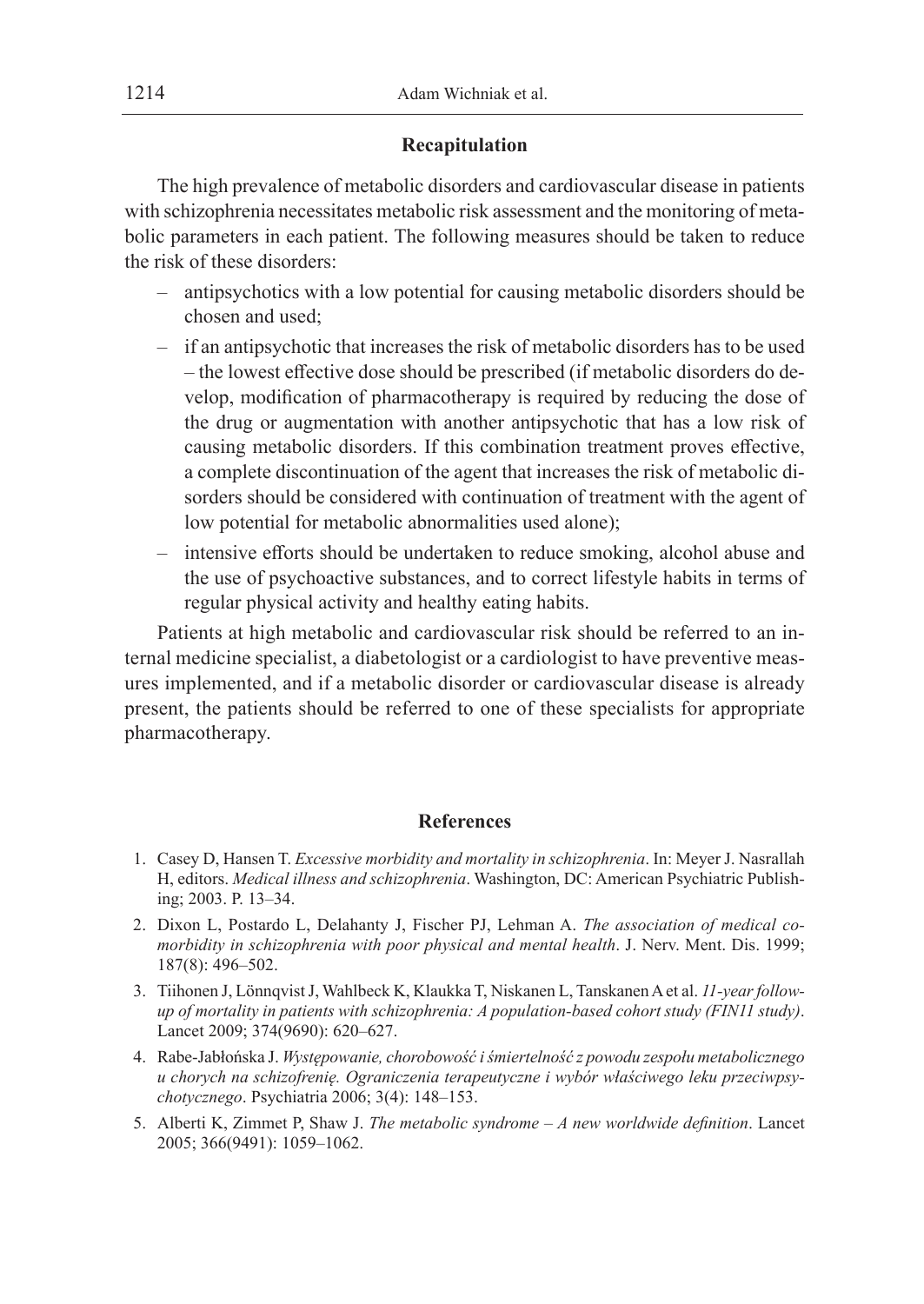- 6. Mitchell AJ, Vancampfort D, De Herdt A, Yu W, De Hert M. *Is the prevalence of metabolic syndrome and metabolic abnormalities increased in early schizophrenia? A comparative metaanalysis of first episode, untreated and treated patients*. Schizophr. Bull. 2013; 39(2): 295–305.
- 7. Osborn DPJ, Hardoon S, Omar RZ, Holt RIG, King M, Larsen J et al. *Cardiovascular risk prediction models for people with severe mental illness*. JAMA Psychiatry 2015; 72(2): 143.
- 8. Liu NH, Daumit GL, Dua T, Aquila R, Charlson F, Cuijpers P et al. *Excess mortality in persons with severe mental disorders: A multilevel intervention framework and priorities for clinical practice, policy and research agendas*. World Psychiatry 2017; 16(1): 30–40.
- 9. Vancampfort D, Firth J, Correll CU, Solmi M, Siskind D, De Hert M et al. *The impact of pharmacological and non-pharmacological interventions to improve physical health outcomes in people with schizophrenia: A meta-review of meta-analyses of randomized controlled trials*. World Psychiatry 2019; 18(1): 53–66.
- 10. Dasgupta A, Singh OP, Rout JK, Saha T, Mandal S. *Insulin resistance and metabolic profile in antipsychotic naïve schizophrenia patients*. Prog. Neuropsychopharmacol. Biol. Psychiatry 2010; 34(7): 1202–1207.
- 11. Ryan MC, Flanagan S, Kinsella U, Keeling F, Thakore JH. *The effects of atypical antipsychotics on visceral fat distribution in first episode, drug-naive patients with schizophrenia*. Life Sci. 2004; 74(16): 1999–2008.
- 12. Konarzewska B, Stefańska E, Wendołowicz A, Cwalina U, Golonko A, Małus A et al. *Visceral obesity in normal-weight patients suffering from chronic schizophrenia*. BMC Psychiatry 2014; 14(1): 35.
- 13. Guest PC, Wang L, Harris LW, Burling K, Levin Y, Ernst A et al. *Increased levels of circulating insulin-related peptides in first-onset, antipsychotic naïve schizophrenia patients*. Mol. Psychiatry 2010; 15(2): 118–119.
- 14. Bradley AJ, Dinan TG. *Review: A systematic review of hypothalamic-pituitary-adrenal axis function in schizophrenia: Implications for mortality*. J. Psychopharmacol. 2010; 24(Suppl 4): 91–118.
- 15. Dieset I, Andreassen OA, Haukvik UK. *Somatic comorbidity in schizophrenia: Some possible biological mechanisms across the life span*. Schizophr. Bull. 2016; 42(6): 1316–1319.
- 16. Ryan MCM, Collins P, Thakore JH. *Impaired fasting glucose tolerance in first-episode, drugnaive patients with schizophrenia*. Am. J. Psychiatry 2003; 160(2): 284–289.
- 17. Andreassen OA, Djurovic S, Thompson WK, Schork AJ, Kendler KS, O'Donovan MC et al. *Improved detection of common variants associated with schizophrenia by leveraging pleiotropy with cardiovascular-disease risk factors*. Am. J. Hum. Genet. 2013; 92(2): 197–209.
- 18. Wichniak A, Skowerska A, Chojnacka-Wójtowicz J, Tafliński T, Wierzbicka A, Jernajczyk W et al. *Actigraphic monitoring of activity and rest in schizophrenic patients treated with olanzapine or risperidone*. J. Psychiatr. Res. 2011; 45(10): 1381–1386.
- 19. Wichniak A, Waliniowska E, Wierzbicka A, Czasak K, Musińska I, Szatkowska E et al. *Jakość snu isenność w ciągu dnia w zaburzeniach psychotycznych z kręgu schizofrenii w trakcie leczenia lekami przeciwpsychotycznymi*. Psychiatr. Pol. 2009; 43(2): 193–202.
- 20. Mitchell AJ, Delaffon V, Vancampfort D, Correll CU, De Hert M. *Guideline concordant monitoring of metabolic risk in people treated with antipsychotic medication: Systematic review and meta-analysis of screening practices*. Psychol. Med. 2012; 42(1): 125–147.
- 21. Saxena S, Maj M. *Physical health of people with severe mental disorders: Leave no one behind*. World Psychiatry 2017; 16(1): 1–2.
- 22. Nasrallah HA, Meyer JM, Goff DC, McEvoy JP, Davis SM, Stroup TS et al. *Low rates of treatment for hypertension, dyslipidemia and diabetes in schizophrenia: Data from the CATIE schizophrenia trial sample at baseline*. Schizophr. Res. 2006; 86(1–3): 15–22.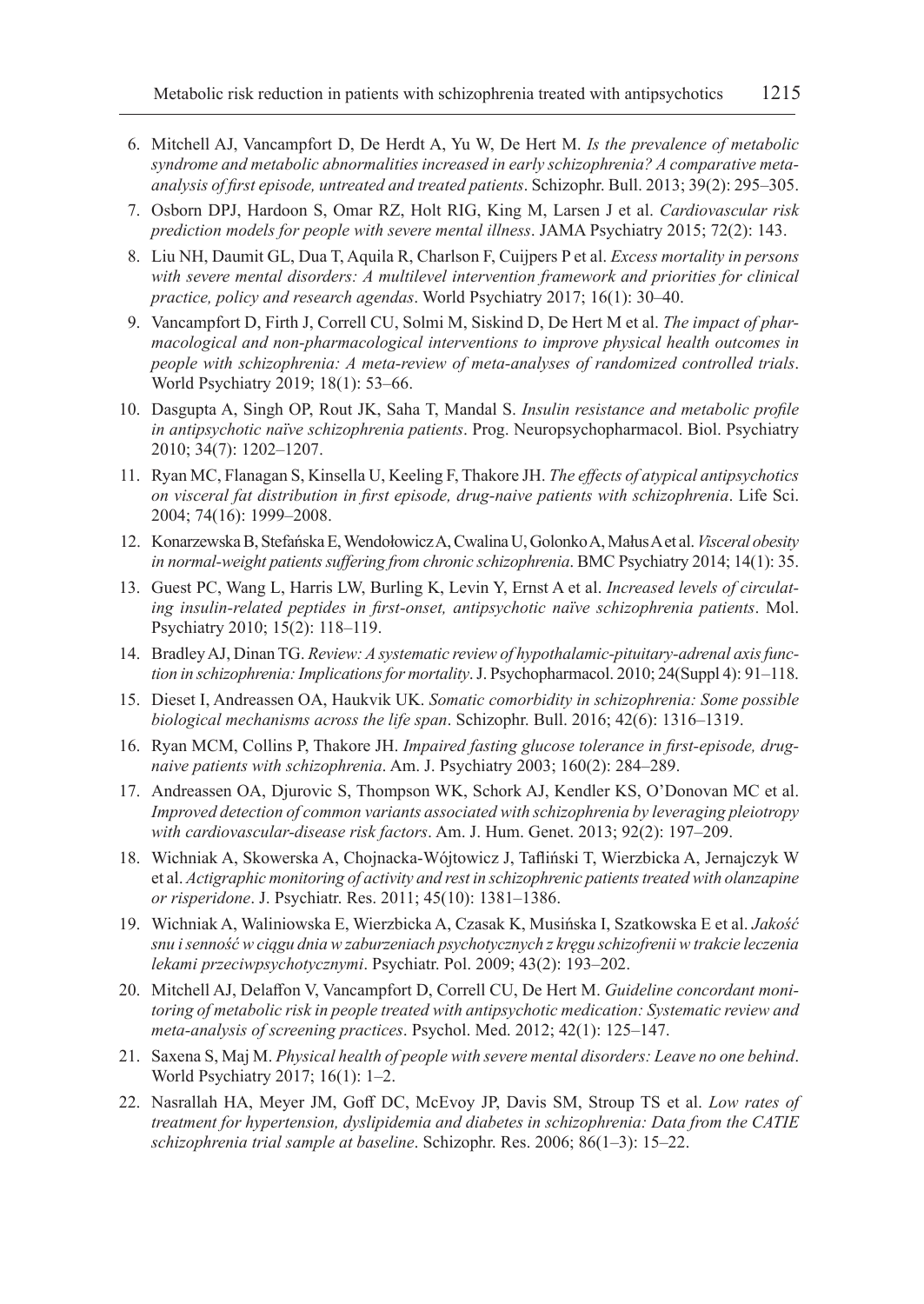- 23. Kisely S, Campbell LA, Wang Y. *Treatment of ischaemic heart disease and stroke in individuals with psychosis under universal healthcare*. Br. J. Psychiatry 2009; 195(6): 545–550.
- 24. Laursen TM, Munk-Olsen T, Agerbo E, Gasse C, Mortensen PB. *Somatic hospital contacts, invasive cardiac procedures, and mortality from heart disease in patients with severe mental disorder*. Arch. Gen. Psychiatry 2009; 66(7): 713.
- 25. Solmi M, Murru A, Pacchiarotti I, Undurraga J, Veronese N, Fornaro M et al. *Safety, tolerability, and risks associated with first – and second-generation antipsychotics: A state-of-the-art clinical review*. Ther. Clin. Risk Manag. 2017; 13: 757–777.
- 26. Kahl KG. *Direct and indirect effects of psychopharmacological treatment on the cardiovascular system*. Horm. Mol. Biol. Clin. Investig. 2018; 36(1): 1.
- 27. Fang F, Sun H, Wang Z, Ren M, Calabrese JR, Gao K. *Antipsychotic drug-induced somnolence: Incidence, mechanisms, and management*. CNS Drugs 2016; 30(9): 845–867.
- 28. Schatzberg A, Nemeroff C. *The American Psychiatric Association Publishing Textbook of Psychopharmacology. 5th ed.* Arlington: American Psychiatric Association Publishing; 2017.
- 29. Siafis S, Tzachanis D, Samara M, Papazisis G. *Antipsychotic Drugs: From receptor-binding profiles to metabolic side effects*. Curr. Neuropharmacol. 2018; 16(8): 1210–1223.
- 30. Chen J, Huang X-F, Shao R, Chen C, Deng C. *Molecular mechanisms of antipsychotic druginduced diabetes*. Front. Neurosci. 2017; 11: 643.
- 31. Whicher CA, Price HC, Holt RIG. *Mechanisms in endocrinology: Antipsychotic medication and type 2 diabetes and impaired glucose regulation*. Eur. J. Endocrinol. 2018; 178(6): R245–258.
- 32. Frankel JS, Schwartz TL. *Brexpiprazole and cariprazine: Distinguishing two new atypical antipsychotics from the original dopamine stabilizer aripiprazole*. Ther. Adv. Psychopharmacol. 2017; 7(1): 29–41.
- 33. De Hert M, Dekker JM, Wood D, Kahl KG, Holt RIG, Möller H-J. *Cardiovascular disease and diabetes in people with severe mental illness position statement from the European Psychiatric Association (EPA), supported by the European Association for the Study of Diabetes (EASD) and the European Society of Cardiology (ESC)*. Eur. Psychiatry 2009; 24(6): 412–424.
- 34. Piepoli MF, Hoes AW, Agewall S, Albus C, Brotons C, Catapano AL et al. *2016 European Guidelines on cardiovascular disease prevention in clinical practice*. Eur. Heart J. 2016; 37(29): 2315–2381.
- 35. De Hert M, Cohen D, Bobes J, Cetkovich-Bakmas M, Leucht S, Ndetei DM et al. *Physical illness in patients with severe mental disorders. II. Barriers to care, monitoring and treatment guidelines, plus recommendations at the system and individual level*. World Psychiatry 2011; 10(2): 138–151.
- 36. Cohn TA, Sernyak MJ. *Metabolic monitoring for patients treated with antipsychotic medications*. Can. J. Psychiatry 2006; 51(8): 492–501.
- 37. Jarema M. *Leczenie farmakologiczne schizofrenii. Standardy leczenia farmakologicznego niektórych zaburzeń psychicznych*, 2nd ed. Gdansk: Via Medica; 2015. P. 1–54.
- 38. Tylec A, Skałecki M, Ziemecki P, Brzozowska A, Dubas-Ślemp H, Kucharska K. *Assessment of cardiovascular disease risk factors in patients treated for schizophrenia*. Psychiatr. Pol. 2018; Online First nr 122: 1–15.
- 39. Zdrojewski T, Jankowski P, Bandosz P, Bartuś S, Chwojnicki K, Drygas W et al. *Nowa wersja systemu oceny ryzyka sercowo-naczyniowego i tablic SCORE dla populacji Polski*. Kardiol. Pol. 2015; 73(10): 958–961.
- 40. Mach F, Baigent C, Catapano AL, Koskinas KC, Casula M, Badimon L et al. *2019 ESC/EAS Guidelines for the management of dyslipidaemias: Lipid modification to reduce cardiovascular risk*. Eur. Heart J. 2019. https://doi.org/10.1093/eurheartj/ehz455.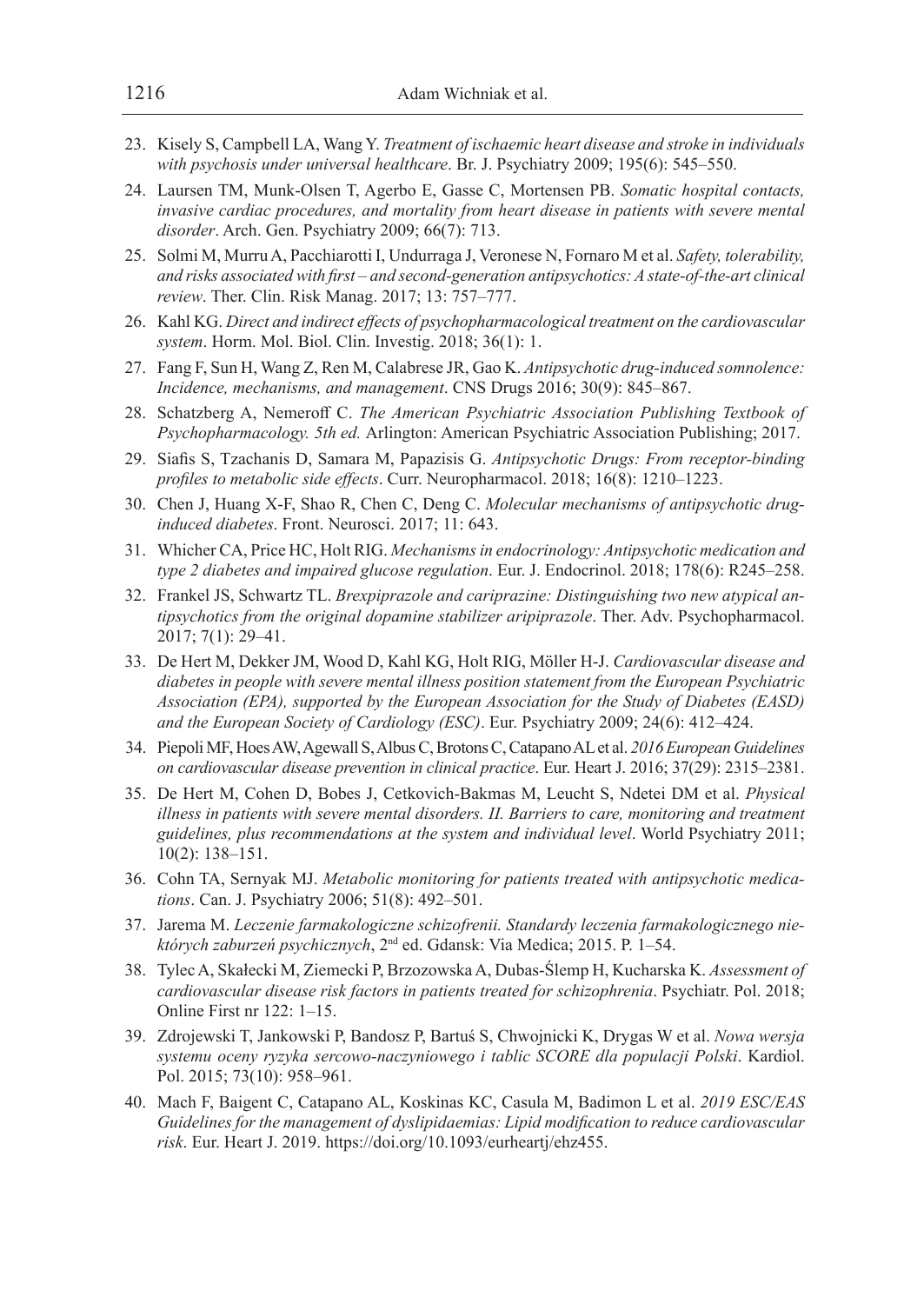- 41. Heitzman J. *Leki przeciwpsychotyczne a zaburzenia metaboliczne*. Farmakoterapia w Psychiatrii i Neurologii 2011; 27(1): 37–42.
- 42. Penninx BWJH, Lange SMM. *Metabolic syndrome in psychiatric patients: overview, mechanisms, and implications*. Dialogues Clin. Neurosci. 2018; 20(1): 63–73.
- 43. Pringsheim T, Kelly M, Urness D, Teehan M, Ismail Z, Gardner D. *Physical health and drug safety in individuals with schizophrenia*. Can. J. Psychiatry 2017; 62(9): 673–683.
- 44. Huhn M, Nikolakopoulou A, Schneider-Thoma J, Krause M, Samara M, Peter N et al. *Comparative efficacy and tolerability of 32 oral antipsychotics for the acute treatment of adults with multi-episode schizophrenia: A systematic review and network meta-analysis*. Lancet 2019; 394(10202): 939–951.
- 45. Andrade C. *Cardiometabolic risks in schizophrenia and directions for intervention, 3: psychopharmacological interventions*. J. Clin. Psychiatry 2016; 77(09): e1090–1094.
- 46. Mizuno Y, Suzuki T, Nakagawa A, Yoshida K, Mimura M, Fleischhacker WW et al. *Pharmacological strategies to counteract antipsychotic-induced weight gain and metabolic adverse effects in schizophrenia: A systematic review and meta-analysis*. Schizophr. Bull. 2014; 40(6): 1385–1403.
- 47. de Silva VA, Suraweera C, Ratnatunga SS, Dayabandara M, Wanniarachchi N, Hanwella R. *Metformin in prevention and treatment of antipsychotic induced weight gain: A systematic review and meta-analysis*. BMC Psychiatry 2016; 16(1): 341.
- 48. Bradshaw T, Mairs H. *Obesity and serious mental ill health: A critical review of the literature*. Healthcare 2014; 2(2): 166–182.
- 49. Choi Y-J. *Efficacy of adjunctive treatments added to olanzapine or clozapine for weight control in patients with schizophrenia: A systematic review and meta-analysis*. Sci. World J. 2015; 2015: 1–10.
- 50. Jeon S, Kim Y-K. *Unresolved issues for utilization of atypical antipsychotics in schizophrenia: Antipsychotic polypharmacy and metabolic syndrome*. Int. J. Mol. Sci. 2017; 18(10): 2174.
- 51. Javed A, Arthur H, Curtis L, Hansen L, Pappa S. *Practical guidance on the use of lurasidone for the treatment of adults with schizophrenia*. Neurol. Ther. 2019; 1–16.
- 52. Koskinen J, Löhönen J, Koponen H, Isohanni M, Miettunen J. *Prevalence of alcohol use disorders in schizophrenia – A systematic review and meta-analysis*. Acta Psychiatr. Scand. 2009; 120(2): 85–96.
- 53. Knott CS, Coombs N, Stamatakis E, Biddulph JP. *All cause mortality and the case for age specific alcohol consumption guidelines: Pooled analyses of up to 10 population based cohorts*. BMJ. 2015; 350: h384.
- 54. Siris SG. *Pharmacological treatment of substance-abusing schizophrenic patients*. Schizophr. Bull. 1990; 16(1): 111–22.
- 55. Green AI, Brunette MF, Dawson R, Buckley P, Wallace AE, Hafez H et al. *Long-acting injectable vs oral risperidone for schizophrenia and co-occurring alcohol use disorder*. J. Clin. Psychiatry 2015; 76(10): 1359–1365.
- 56. Lingford-Hughes A, Welch S, Peters L, Nutt D. *BAP updated guidelines: Evidence-based guidelines for the pharmacological management of substance abuse, harmful use, addiction and comorbidity: Recommendations from BAP*. J. Psychopharmacol. 2012; 26(7): 899–952.
- 57. National Institute for Health and Care Excellence. *Alcohol-use disorders: Diagnosis, assessment and management of harmful drinking and alcohol dependence*. NICE Clin. Guidel. 2011; 115: 1–51.
- 58. Bennett ME, Wilson AL, Genderson M, Saperstein AM. *Smoking cessation in people with schizophrenia*. Curr. Drug Abuse Rev. 2013; 6(3): 180–190.
- 59. Tidey JW, Miller ME. *Smoking cessation and reduction in people with chronic mental illness*. BMJ. 2015; 351: h4065.
- 60. Lozupone CA, Stombaugh JI, Gordon JI, Jansson JK, Knight R. *Diversity, stability and resilience of the human gut microbiota*. Nature 2012; 489(7415): 220–230.